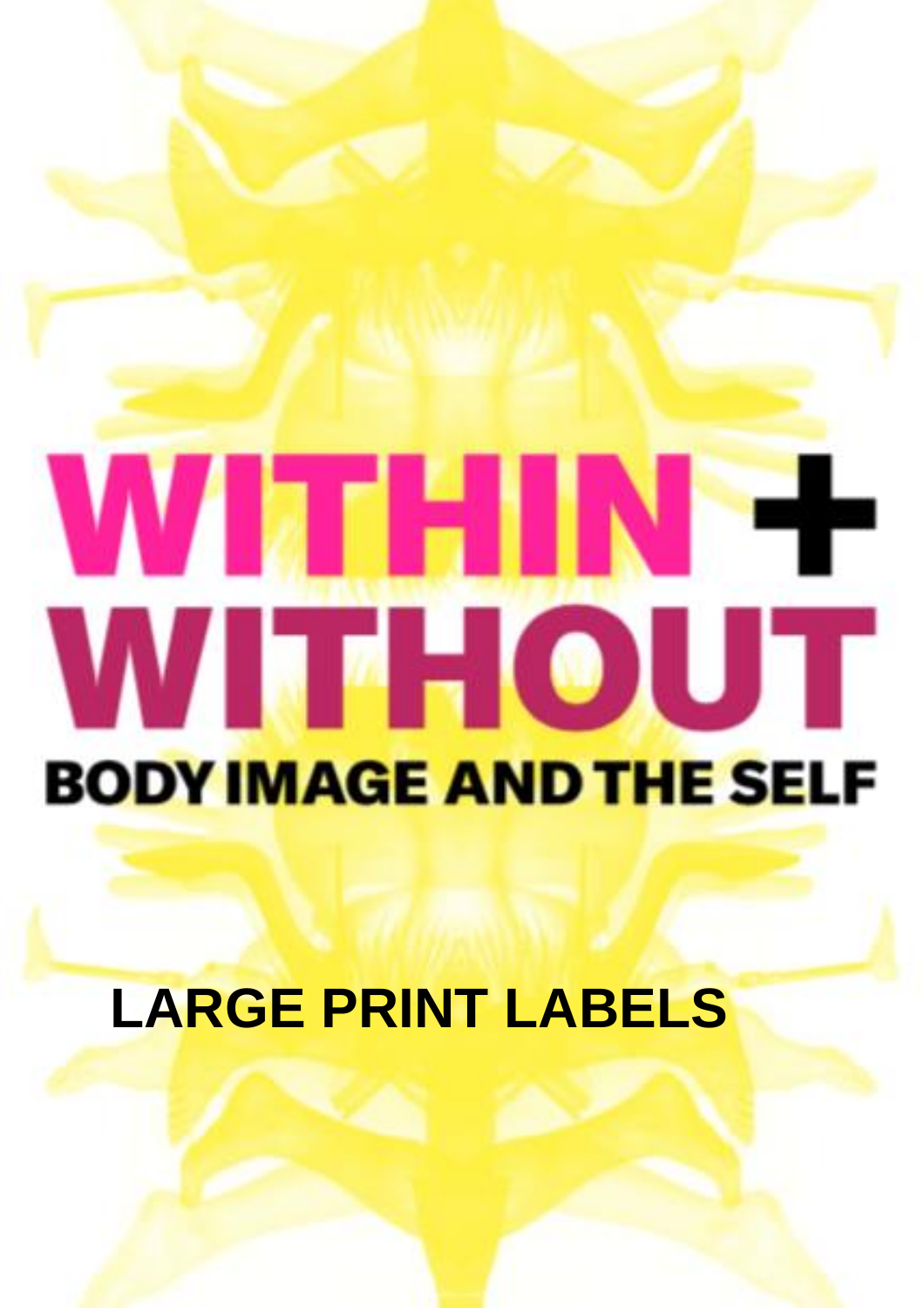#### **INTRODUCTION**

Depictions of other bodies in public spaces shape how we construct our personal body image. This exhibition aims to uncover representations of bodies that have historically been missing, responding to the idea that identity is affected by the absence of representation.

Are you affected if you don't see a body like yours represented?

Or if you only see a body like yours represented?

We will explore questions, anxieties and stereotypes faced when trying to attain the ideal body we see reflected in public spaces.

By focusing on both historical and contemporary images of the human body we consider body ideals as something fluid.

This gallery is hopeful. It places personal experiences at the heart of it, positively redefines standards of beauty and offers contemporary responses to the diverse range of bodies represented in today's society.

We challenge you to think critically, to question your assumptions and look for a new perspective while in this gallery. Taking the concept of a home, we have created a gallery that invites you to consider how public images affect us in our private lives.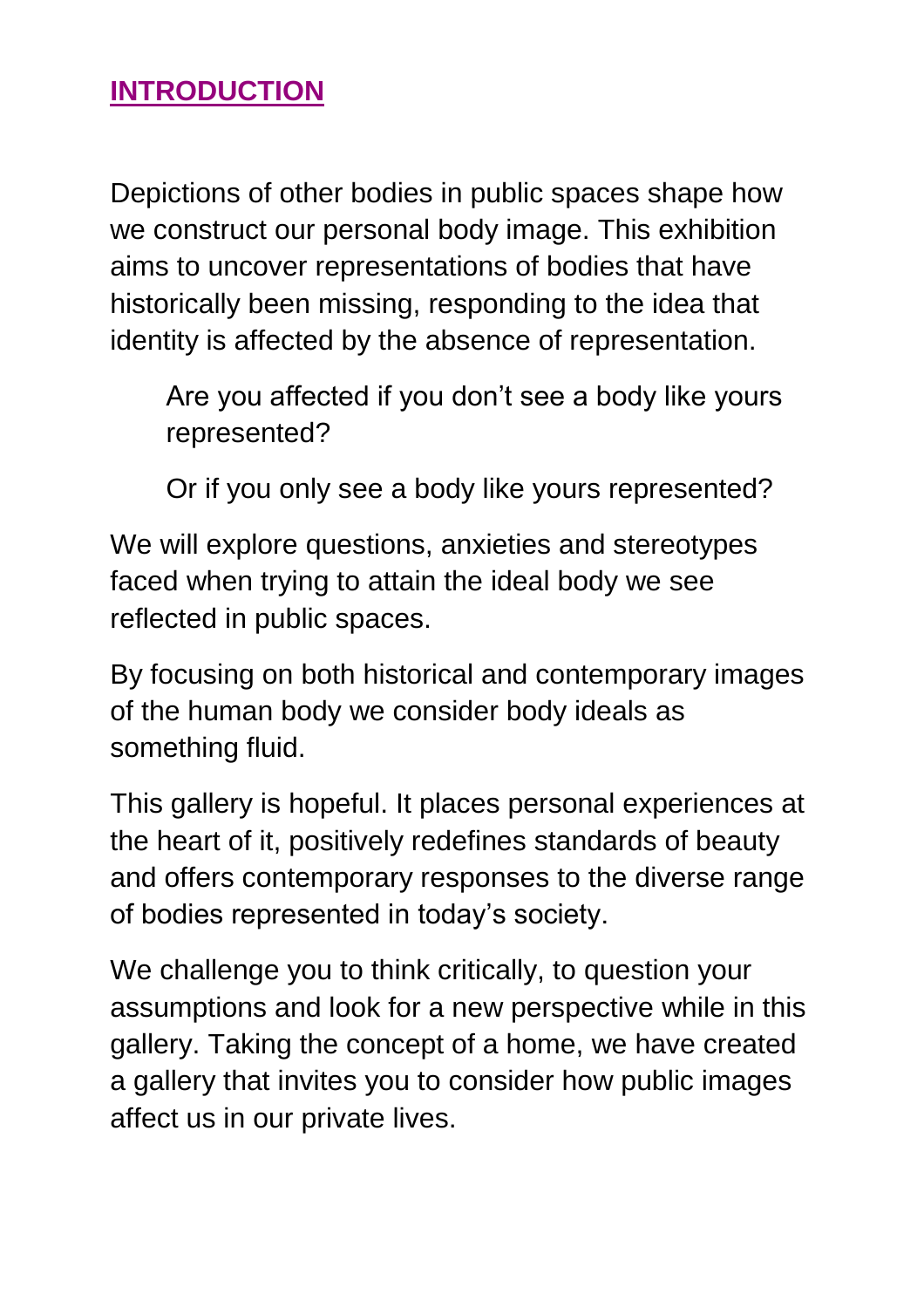

## **COLLABORATION**

This exhibition has been collaboratively curated alongside various groups who expressed an interest in body image and identity. The Story Lab is a testing space in which we will explore how to tell this story in the permanent galleries. Body issues affect everyone, regardless of gender, sex, ethnicity, size, ability and orientation.

We recognise that body image cannot be accurately represented through a one-dimensional approach. We choose here to use multiple bodies and multiple voices to explore some of the underrepresented stories. The discussions that informed the exhibition explored various historical, cultural, religious and social contexts.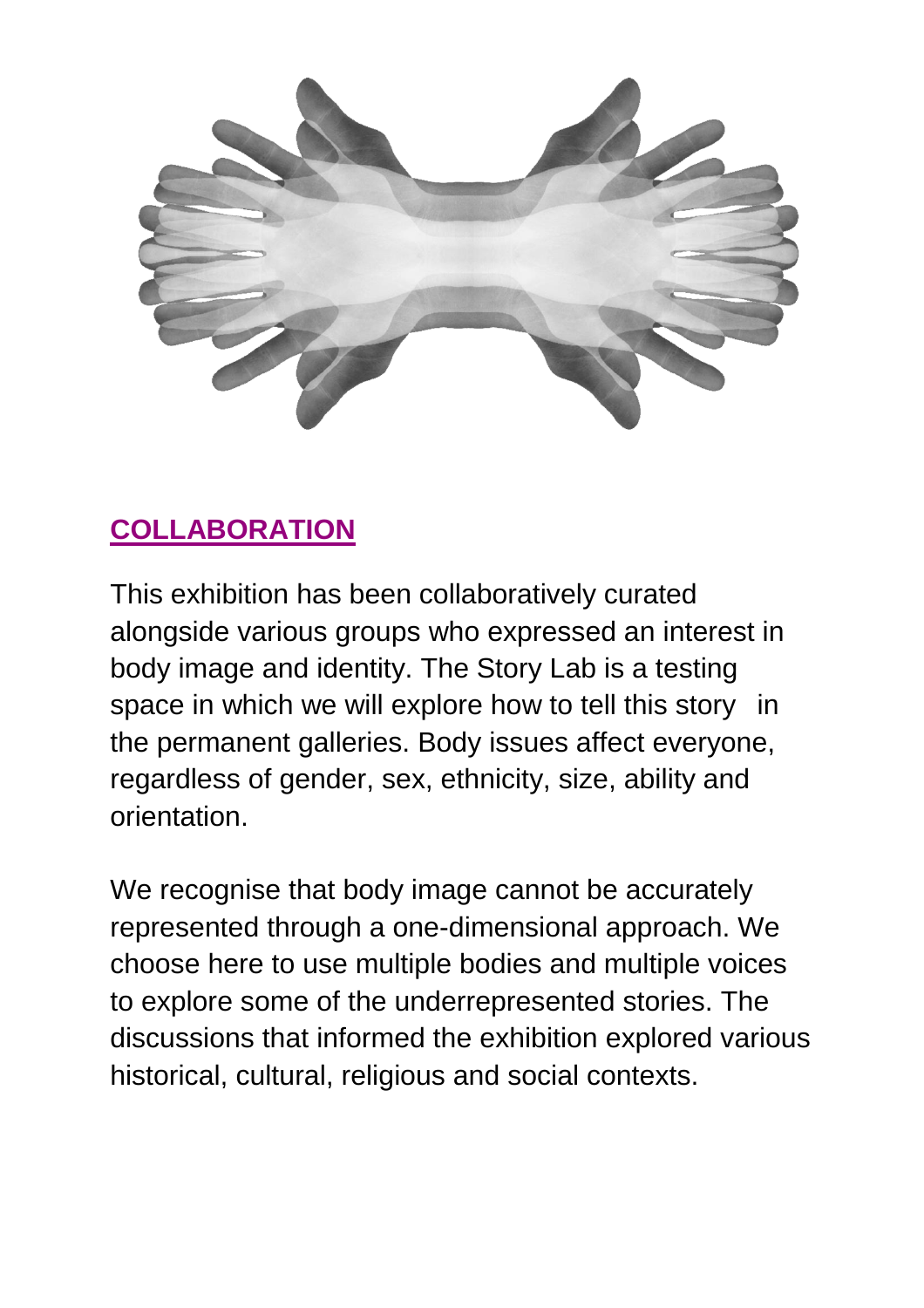## **THE COLLABORATORS**

Aksana Khan, Christopher Olive, Ian Sergeant, Anna Jankowiak, Ellie Mousley, Rikard Olsson, Niamh O'Dowd and Taylor Howson.

This core team involved in curating this gallery worked with the museum over 11 evening sessions between February and May 2018. They chose the overall concept and design approach and selected the first five objects referred to in the Empathy Body Trail, which includes new personal interpretations of the objects.

Their desire was to make the exhibition challenging, yet playful and hopeful. The ColLAB team was inspired by the Portuguese concept of Saudade (soh-dah- duh), a complex expression described as the presence of absence. Saudade is a feeling of nostalgia, knowing something is missing or no longer there, evoking both happiness and sadness. This notion tied all of our ideas together; we discussed how body changes through our lives may evoke these feelings, from childhood memories to reflections on the body from old age. It also encapsulated the idea of 'missing people' from mainstream representation, who we aim to make present in this gallery.

In April and May, we took the concept to three additional groups. Members from Birmingham LGBTQ+ Refugee group selected two further objects, one of which is interpreted in three languages. Lordswood Girls School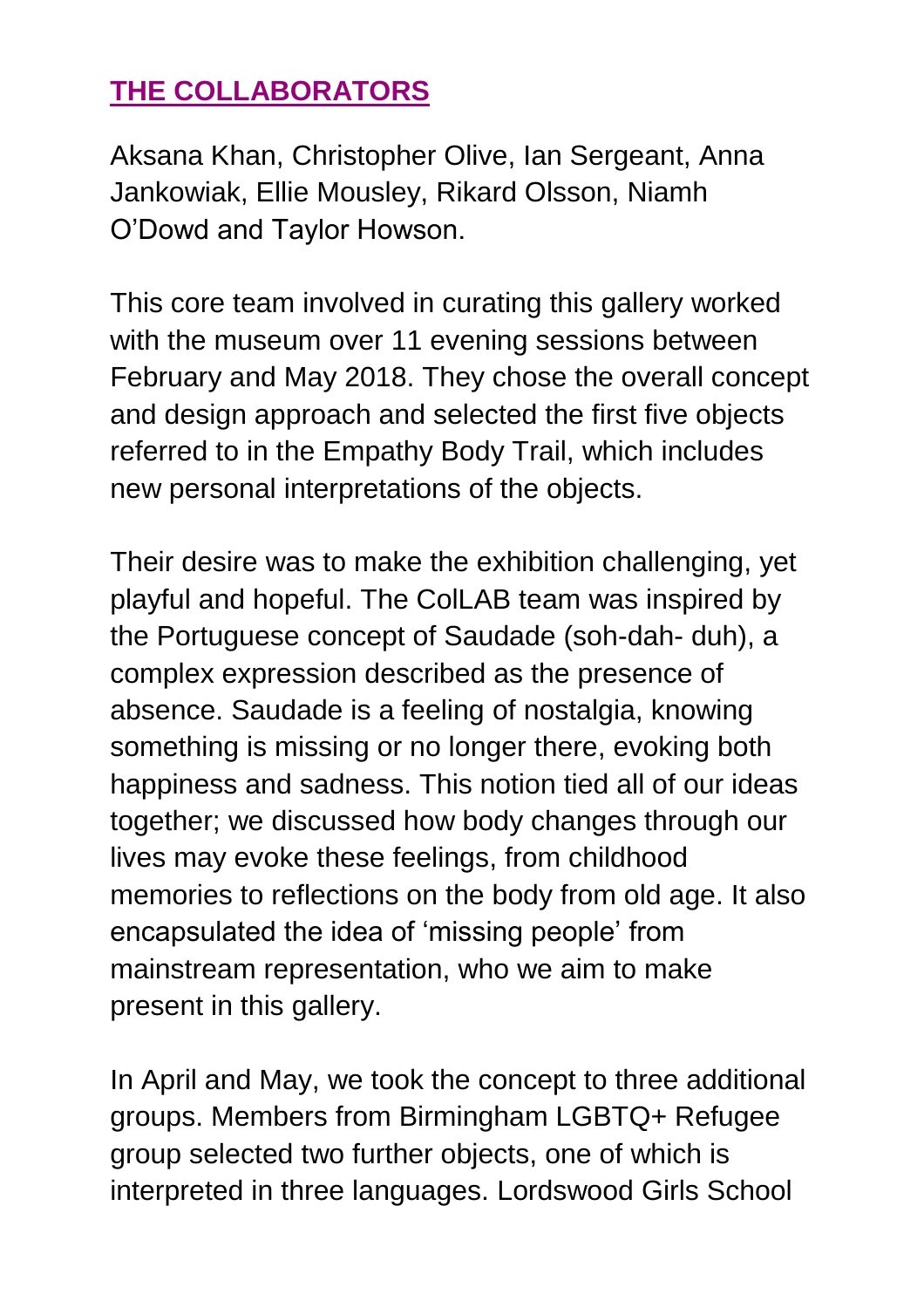students selected an object and wrote a collective response to it. Our over 50's group selected three objects and wrote responses in poetry and personal reflections.

Finally the object list was added to by museum staff Rachael Minott and Hannah Graham, who led the collaborative process.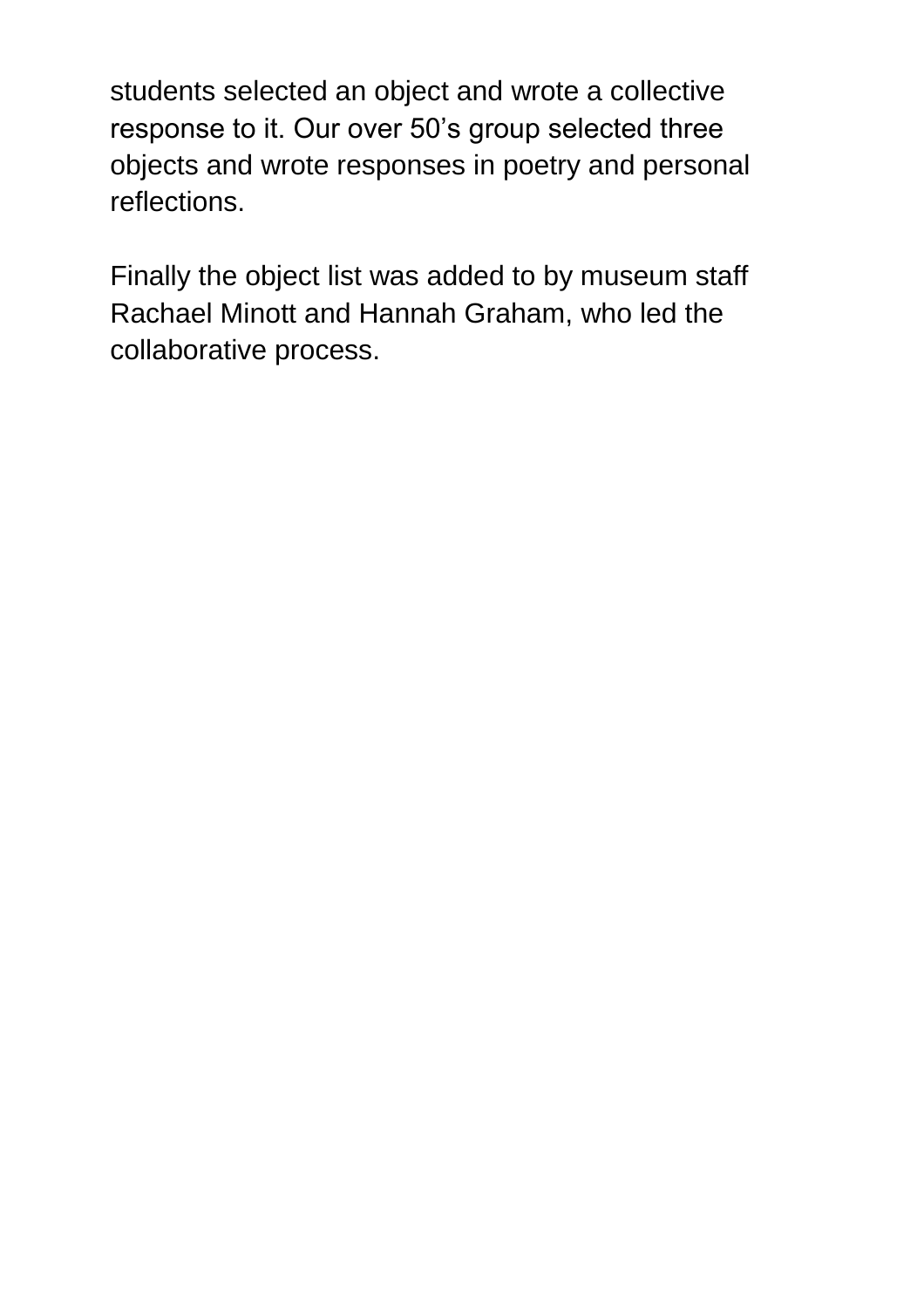### **DEFINITIONS**

**Language is important. It affects how we discuss complicated ideas. It has the power to uplift or offend. And it often leaves space for miss understanding. Below is a list of terms we use in this gallery and how have chosen to define them for this display** 

#### **BODY IMAGE**

Body image is how you see yourself when you look in the mirror or when you picture yourself in your mind. It includes:

- What you believe about your own appearance (including your memories, assumptions, and generalizations).
- How you feel about your body, including your height, shape, skin, hair and weight
- How you sense and control your body as you move. How you physically experience or feel in your body.

#### **REPRESENTATION**

The description or portrayal of someone or something in a particular way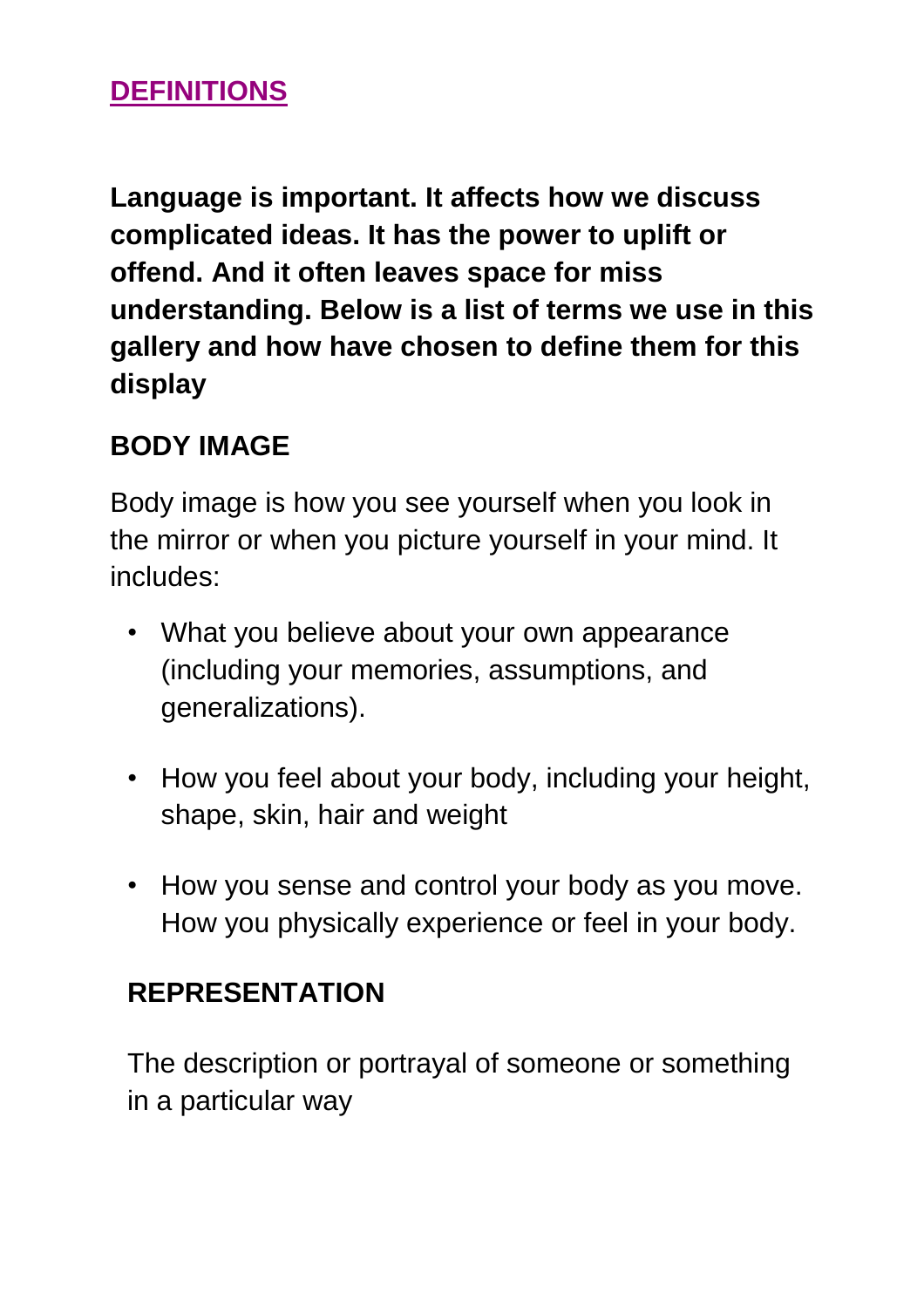## **BODY POSITIVITY**

Recognising the messages that have influenced your relationships with your body, food, and exercise. Developing a weight-neutral, health-centered approach to self-care. Becoming the authority of your own body by sorting out facts from distorted societal myths about health, weight, and identity

## **GENDER EXPRESSION**

How one expresses oneself, in terms of dress and/or behaviors. Society and people that make up society characterize these expressions as "masculine", "feminine," or "androgynous."

Individuals may embody their gender in a multitude of ways and have terms beyond these to name their gender expression(s).

#### **GENDER FLUID**

Noting or relating to a person whose gender identity or gender expression is not fixed and shifts over time or depending on the situation.

## **GENDER IDENTITY**

A sense of one's self as trans\*, genderqueer, woman, man, or some other identity, which may or may not correspond with the sex and gender one is assigned at birth.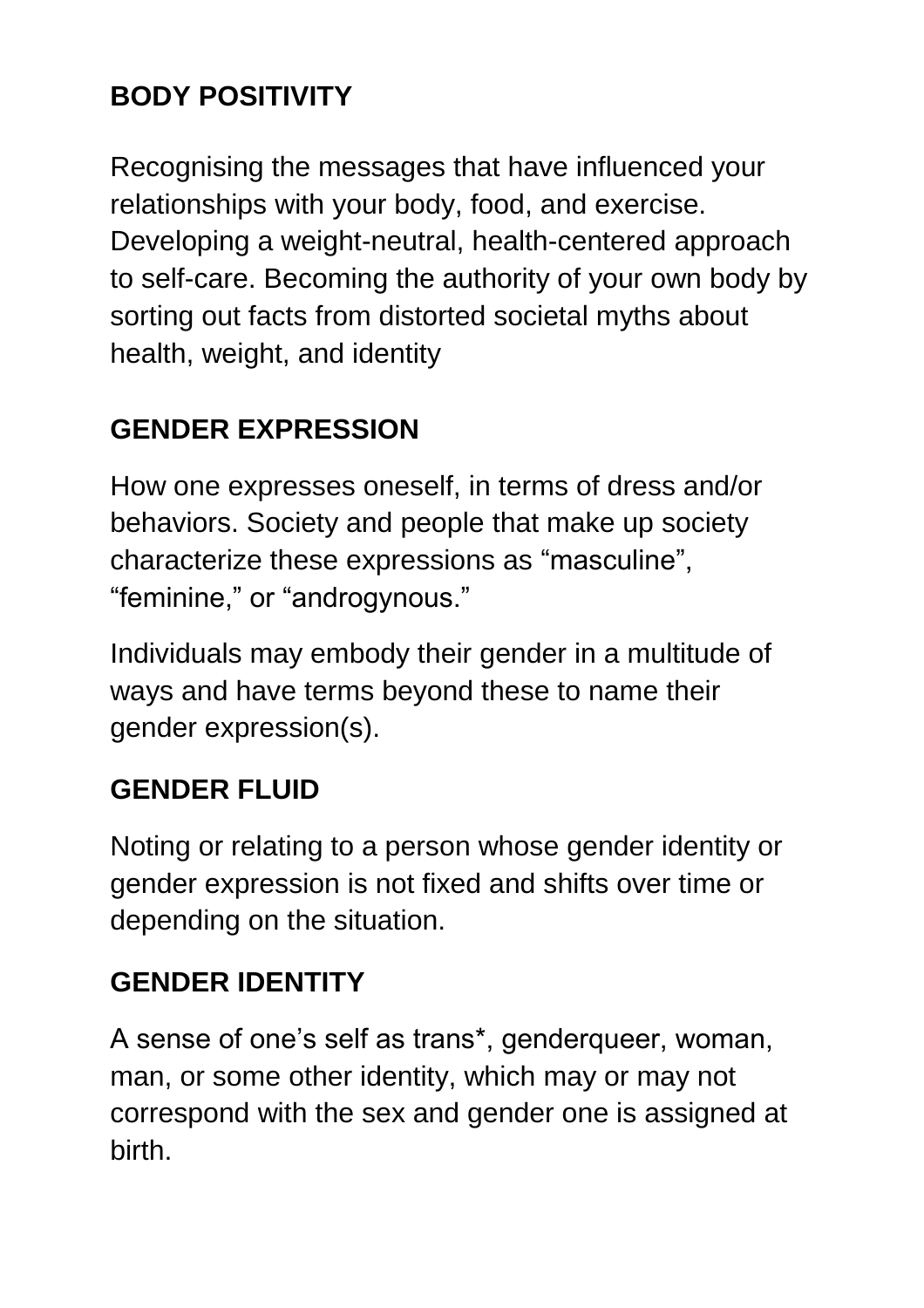## **LGBT(QIA+)**

LGBT is the abbreviation for Lesbian, Gay, Bisexual, and Transgender. An umbrella term that is often used to refer to the community as a whole. LGBTQIA+ is used to intentionally includes and raise awareness of Queer, Intersex and Asexual as well as myriad other communities.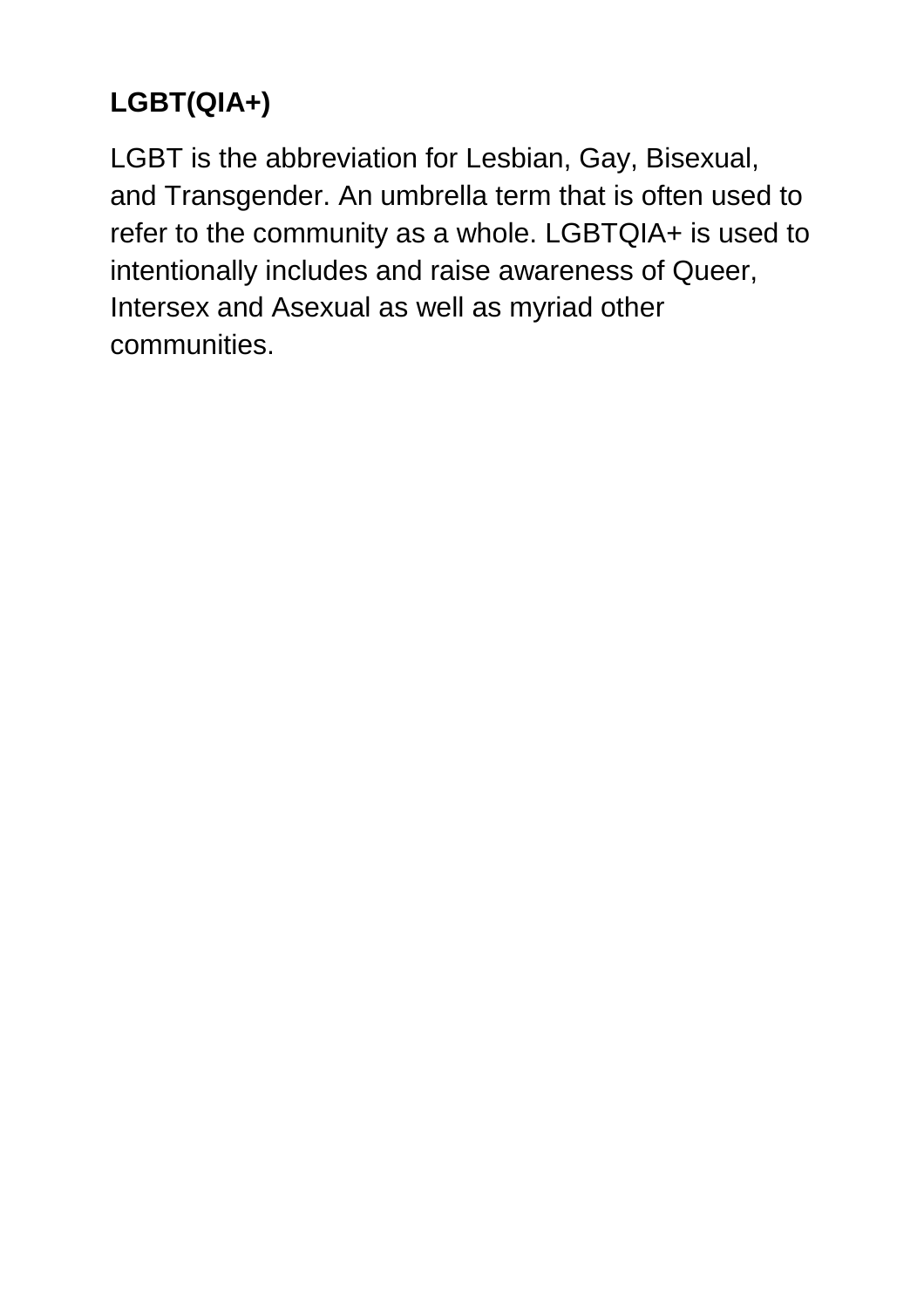## **HOW TO USE THIS SPACE**

This gallery allows you to experience the content in a variety of ways:

**+0range** - Read the books and follow from number one to experience a story involving five objects

**+ Yellow** - Read personal responses to objects in our collection written by volunteers.

**+ White** - Read typical museum labels following our house style and standard practice.

**+ Burgundy** - Read our academic labels, engaging with some of the more complicated conversations, which occur when discussing body image and identity.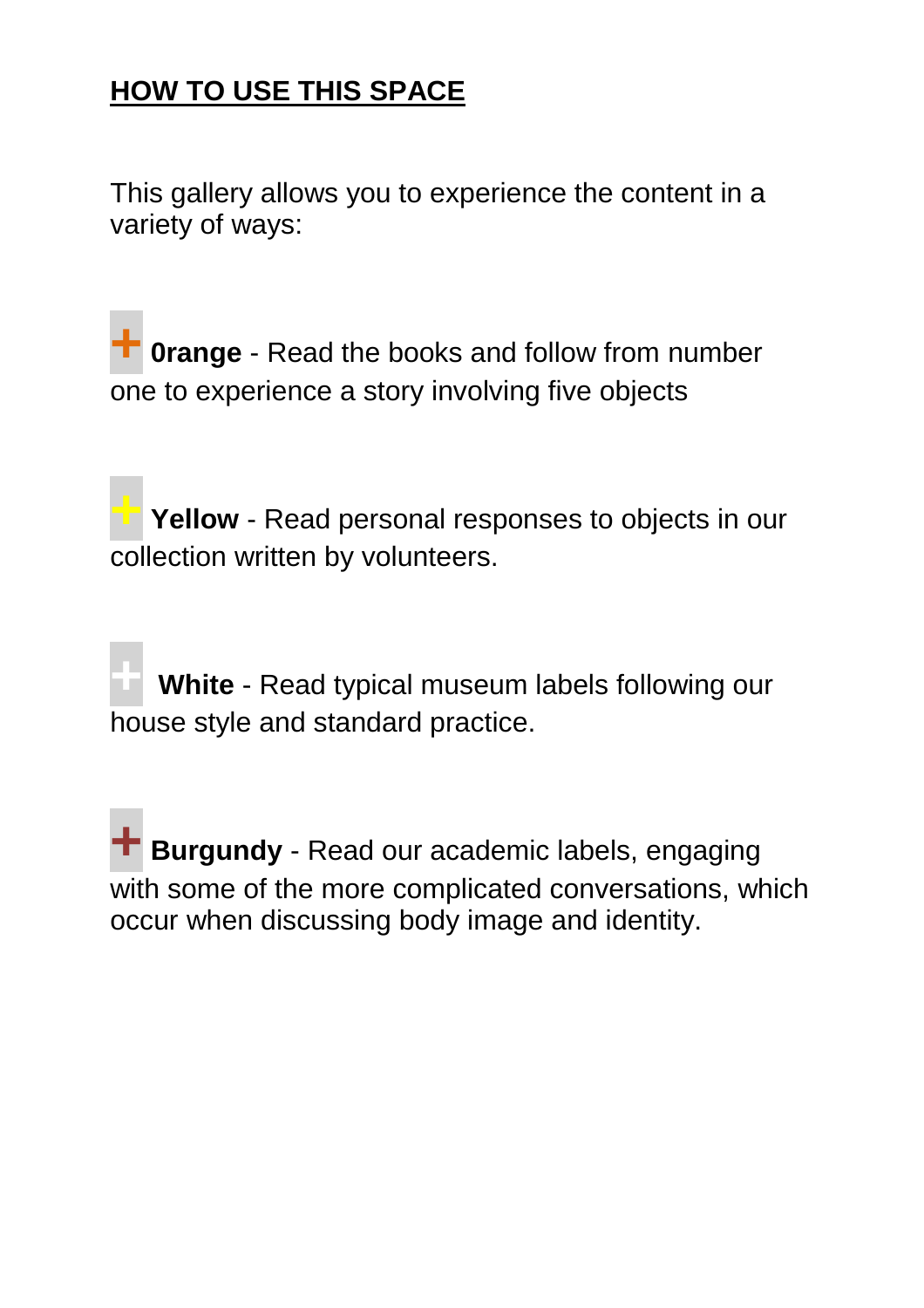#### **Object: HELEN CHADWICK, Vanity Chapter One**

When two strangers meet, at a critical time in their lives under the awning of a cram packed bar on New Year's Eve, it could be hugely forgettable or highly memorable. That night, it was as if fate was playing God. Or God was playing God. Or perhaps it was just timing. All I know is that when I met J-C, I had nothing left to loose. I was single, dancing slightly away from my friends in a bar. I had dirty trainers and a screwed up fiver in my jacket pocket. J-C sheltered from the rain, fixing her lipstick in the reflection of the window. Her hair was black, cropped. She was both earth shatteringly beautiful and grotesque, somehow. She smiled at me through the reflection...

Move to the wheelchair for chapter 2.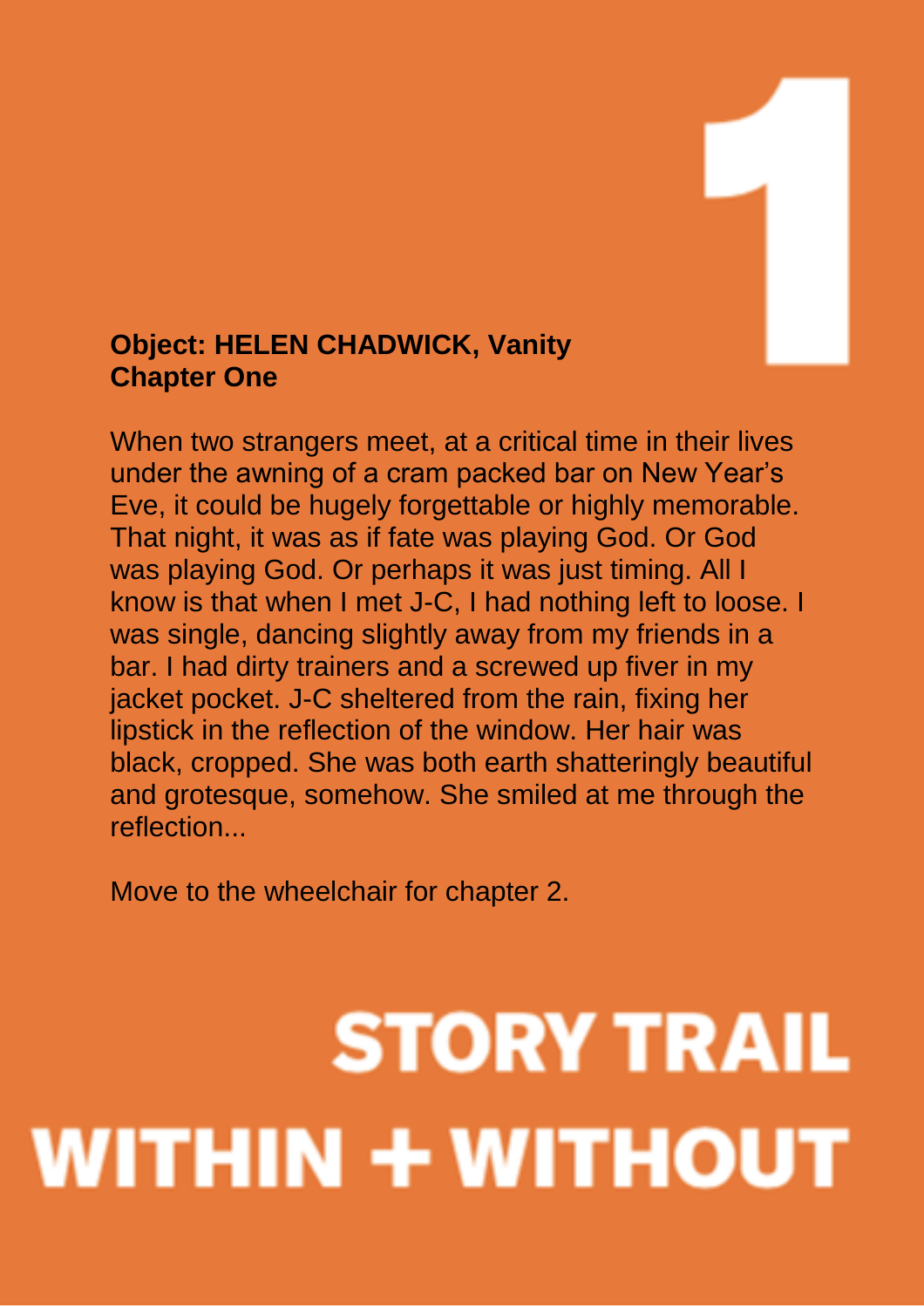

#### **Object: Wheelchair Chapter Two**

It was a platonic meeting of two people. It wasn't romantic. I never asked J-C about her partners, but I never met any. We used to go for Tapas in the city and talk for hours. Her ideas on love and life were one in the same; we have it until we don't anymore. She seemed not to care about permanence. I loved this about her. She never saw her wheelchair as a limitation on her life either. Instead she decorated it with plastic flowers. Orchids. They matched the tattoo on her left foot. I remember our trips to the coast. I would lift her into the car, pack the chair and drive. "Just go anywhere" she'd say. J-C would document our trips in sketches and pick all the music as I drove. She introduced me to music and a way of getting lost in it, led by it...

Move to the Matt Smith sketched tiles for chapter 3.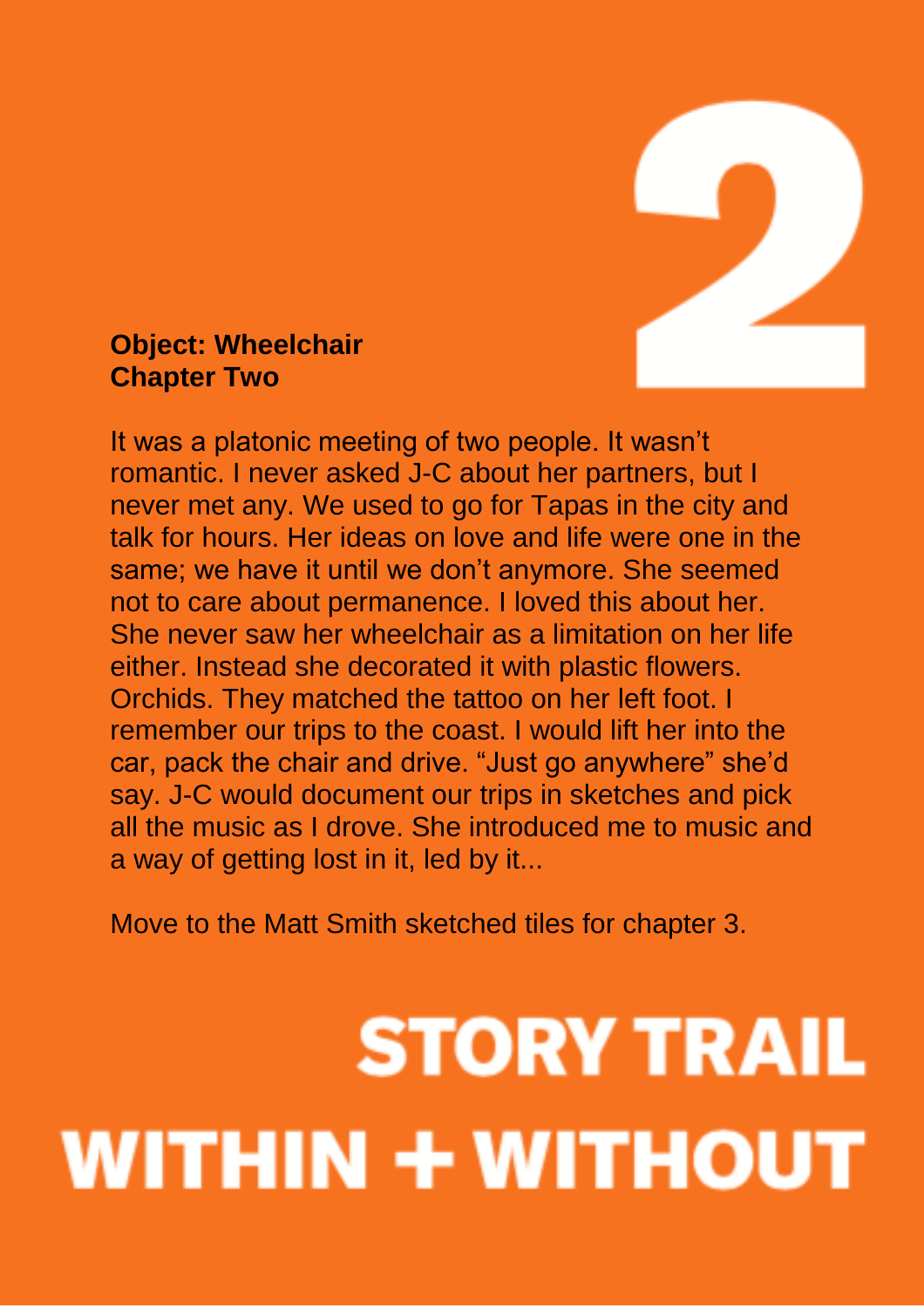#### **Object: MATT SMITH, Jakes Progress Chapter Three**

Before J-C, my whole life I'd felt trapped. Like there were two versions of me. One coiled up inside the other, desperate for release, desperate to emancipate; to burst out of my own lines, blend, evolve, bleed. There were times before J-C when I shrunk myself so much I almost disappeared. J-C saw the evidence of those days marked on my arms and before I could feel shame of being discovered like this, she offered me her own teenage scars. They led her to becoming an artist. She found a way to sketch out love instead of pain. Love between men and women, women and women, men and men. She documented in her sketches the places she found love. In coffee shops, bus tops, bars. She'd point it out to me in the unconventional things too. "Love is everywhere" she'd say...

Move to Barbie for chapter 4.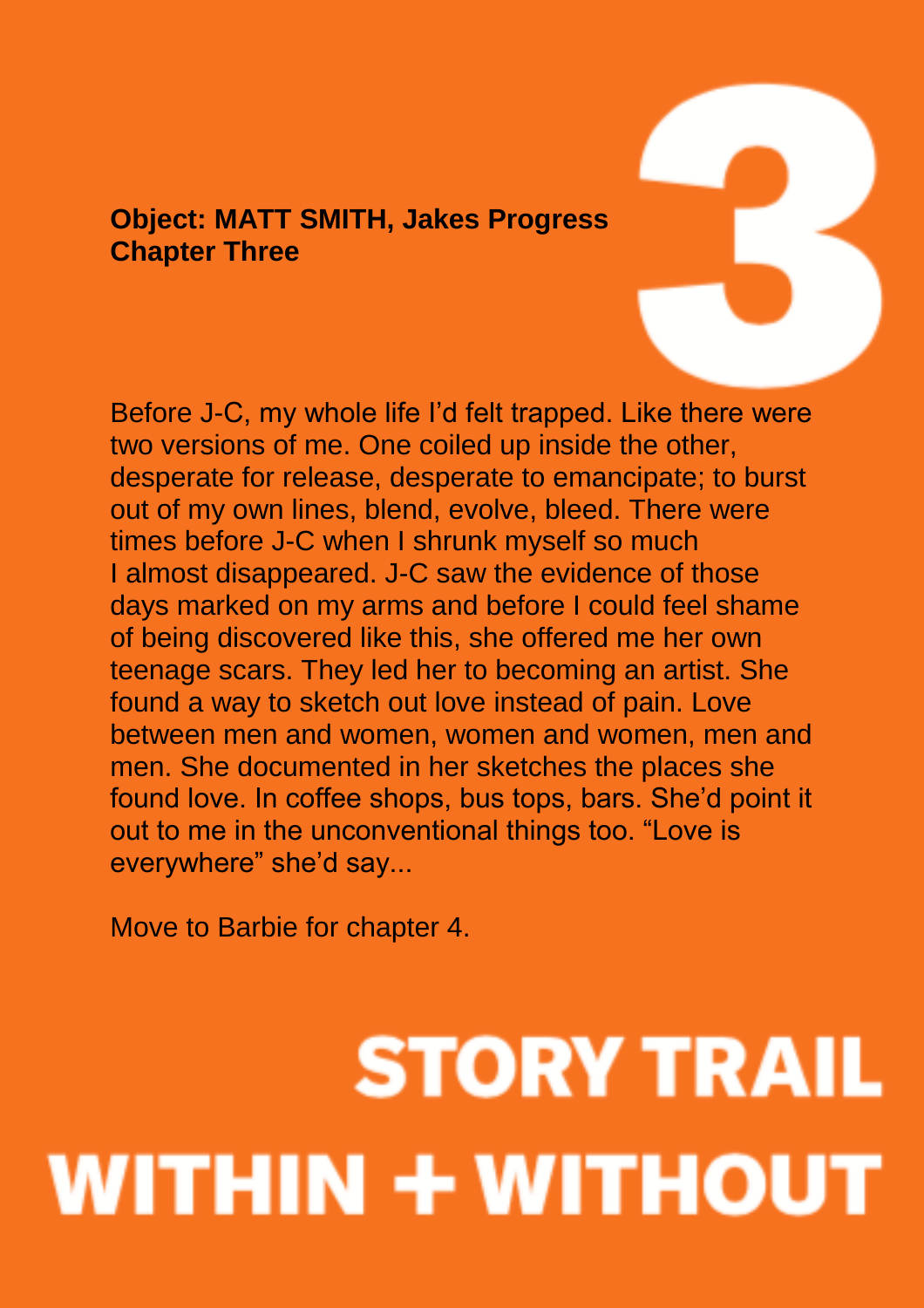#### **Object: Barbie Chapter Four**

I never knew J-C was dying. It was like an invisible time bomb inside her. Her accident years ago had left her unable to move from the waist down and the fluid buildup behind her brain was slowly drowning it. It was a complex procedure to fix, risky too. J-C had decided when her time was up, it'd be up. I think this drove her to live the way she did. One evening in August 2006, sat on a bench in Brighton, I found the courage to reveal to J-C that I'd always wanted to drastically change parts of my body. A week later, J-C handed me a cheque. She told me she wanted to pay for my surgery. The surgery that would take me one step closer to feeling truly myself, who I felt I was inside. I had never experienced such acceptance and kindness like this. She sketched me as I sat silenced by her generosity and we shared a bag of chips. She licked the vinegar from her fingers in between each scribble…

Move to Francis Bacon (big painting on the back of the Empathy Trail wall) for chapter 5.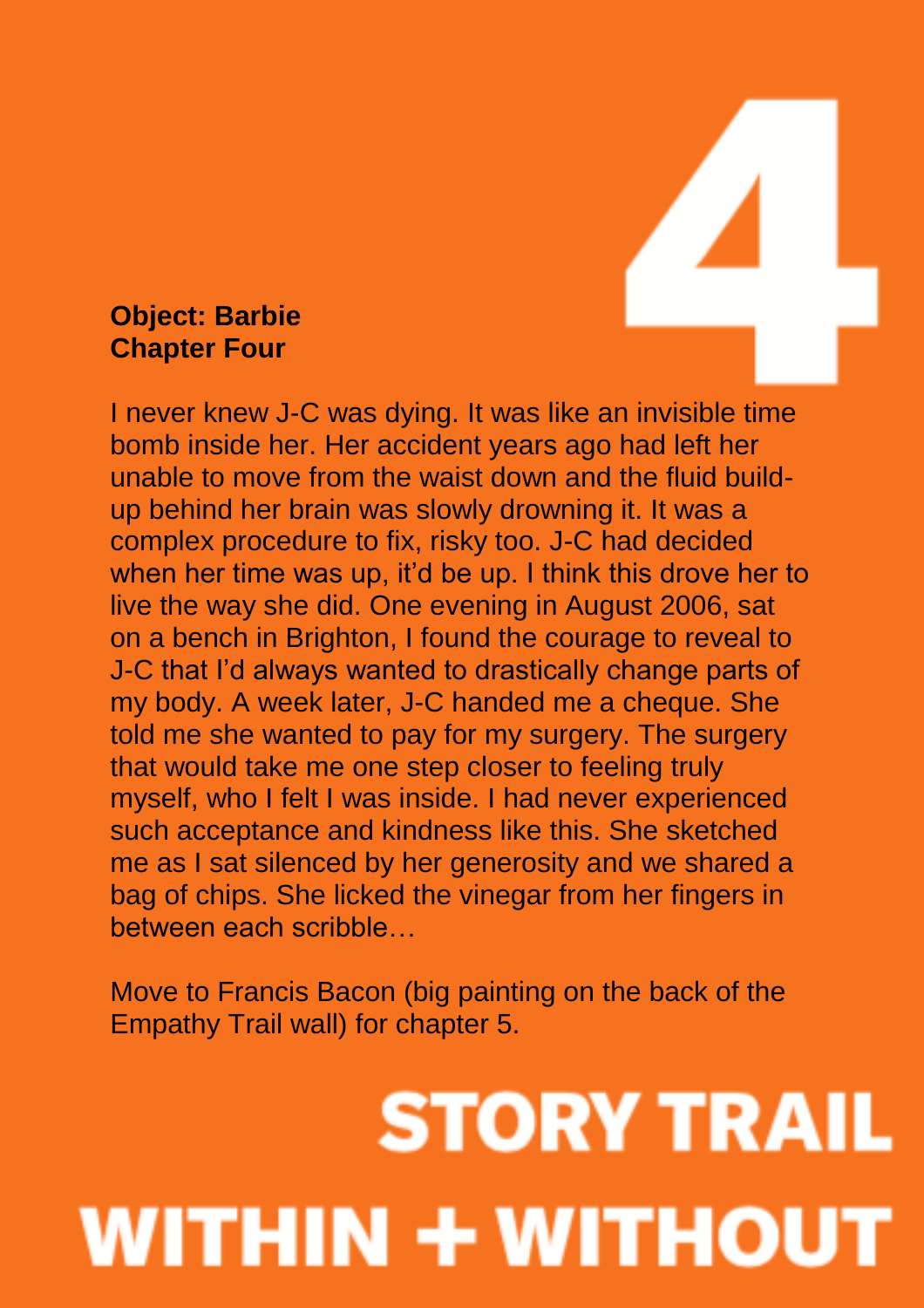

#### **Object: Francis Bacon Chapter Five**

She died the following March, right before our drip to Belfast. J-C had no family so she left me as executor. When I went to clear out the flat I found a bunch of paintings behind her wardrobe. They appeared to be self-portraits, sometimes hand painted with finger marks and muddy colours, features blurred and blending. Sometimes with the wheelchair, sometimes without. She never expressed this darkness in herself. I often vocalised my feelings to her, but I never knew this side of J-C, she kept it separate. Hidden behind this wardrobe or in unseen sketchbooks. Her paintings reminded me of Francis Bacon. As I stand here looking at his work, I am reminded of my dear friend. Of those times. The two figures in paint, entwined together by pain. Pain both obvious and subtle. Yet there is beauty in it. Love even, if you look.

As J-C used to say, "Love is everywhere"…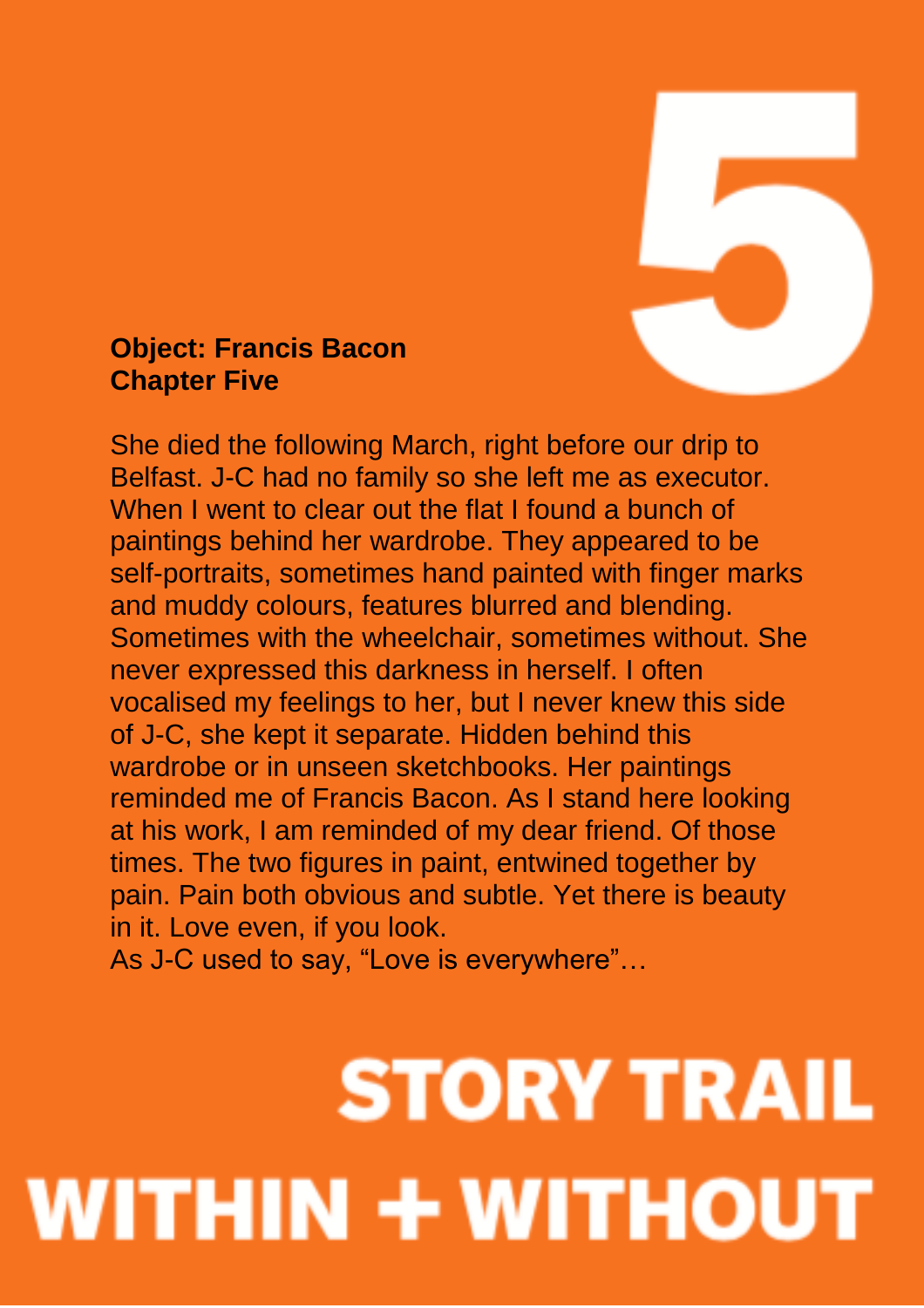## **ACADEMIC LABEL**

BARBARA CYNTHIA TEMPLETON Birth Certificate, 1929

MARGARET JOAN TEMPLETON Passport, 1938

Travel Identity Card, 1948

These objects where chosen by our over 50's group as a means to explore how your place of birth and your official identity affect your body image.

The process of birth, where and when it occurs, changes influences (and perhaps even creates) someone's identity. The cultural context in which we live our lives forms our understanding of body ideals. It influences the way in which we see bodies represented in popular media. There are further complexities felt by those who are born in one context or country, and live in another. The process of giving birth changes identities, bodies and lives of the parents as well. Difficulties and expectations to have children can also have huge influences on identity and relationships to our bodies.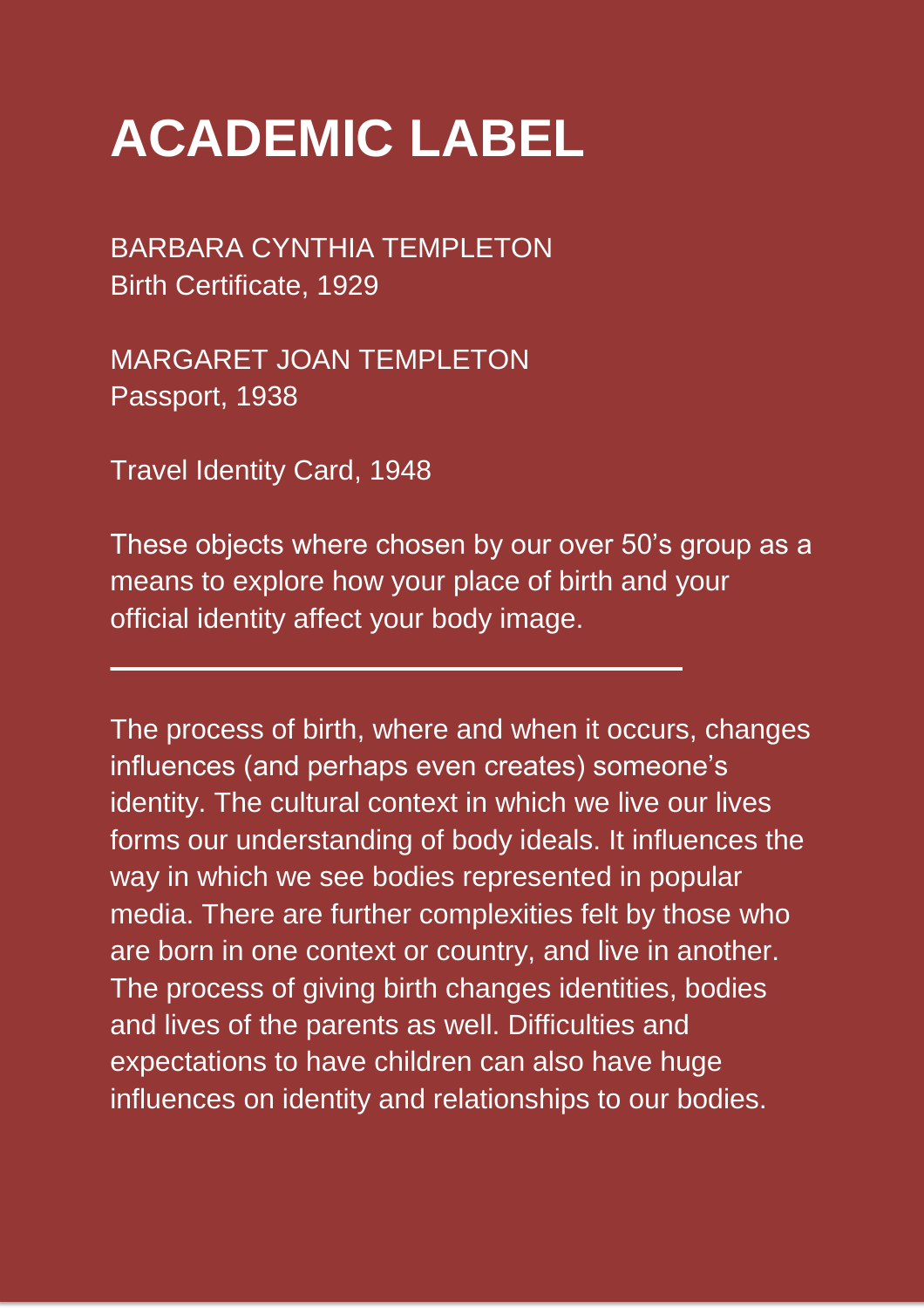## **PERSONAL RESPONSE**

#### **SIR EDWARD BURNE-JONES**

Unpainted Masterpieces, Self-Portrait, 1891-1895 *Pen and ink drawing* 

Our over 50s group felt this self-portrait of the artist in his later stages of life perfectly encapsulated the feeling of 'invisibility' that persists in old age. By making this version of Burne Jones visible we consider why aging is viewed and experienced negatively.

Edward Coley Burne-Jones made this drawing of himself a few years before his death. I am already older than he was when he died, and what I see in this portrait is this: "Death is something that happens when you are busy making other plans."

A shabbily-dressed, straggle-haired, vulnerable old man, defensive, cowering almost – with no sign of the past glories and success which we are all familiar – hunched on a simple stool in a space empty except for an oppressive number of unpainted canvases. In fact, it is as though we, the viewer (portent of coming Death?) have opened the door and caught him totally off-guard, with his trousers down, in fact. His eyes are round with astonishment - and fear. (How did I get so old? Where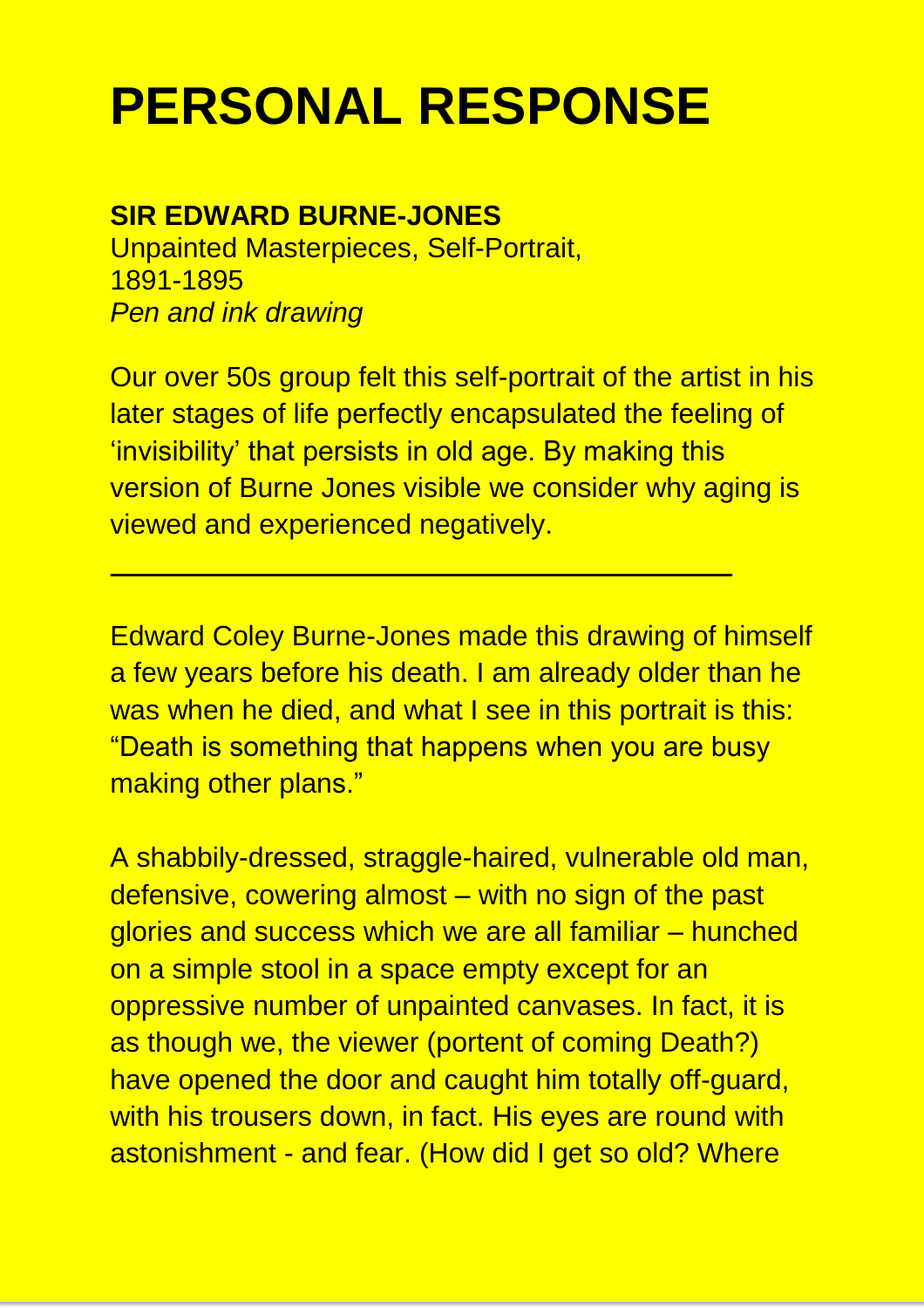has the time gone? Is it 'that' time already?) So we, the viewer, are an unwelcome shock!

He is dwarfed by the sheer number and size of the empty canvases, which represent the awful truth regarding his dreams and ambitions – at his advanced age, they will never be painted. This picture speaks to any thinking person of senior citizen age of those plans and ambitions, which they now know, all too painfully, will never be fulfilled. Which is deeply sad and, sadly, deeply true.

It is heartening to consider, then, that while his muchloved works remain, maybe something of HIM remains? So do take time to visit his beautiful paintings, of which BMAG has the greatest existing collection, and his stained-glass windows in both of Birmingham's cathedrals.

#### **Jen Coley (no relation, sadly)**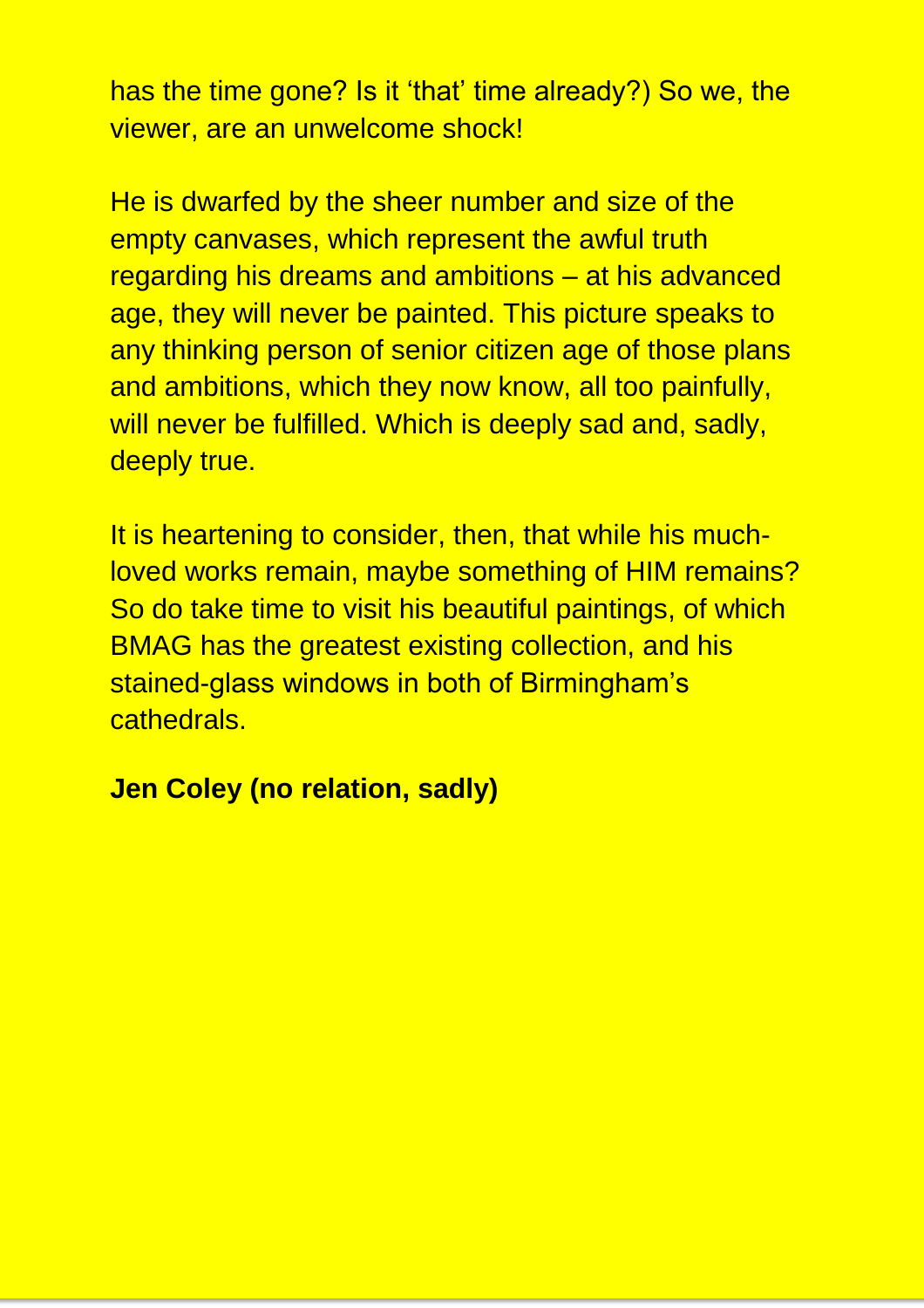## **PERSONAL RESPONSE**

#### **Anglesey Type Artificial Left Leg manufactured by Rolph & Hancock**,

1925-1950 *Willow, Leather, Rubber, Cloth construction* 

Chosen by the ColLABorators to look at isolated body parts. The media often present the perfect version of a body part (i.e. eyebrows, waist lines, abs) but disability is often absent from that narrative. Is this the perfect leg?

This artificial leg from the early 20th century (1964) was made from willow, rubber, leather etc. But this top of the range leg was so exclusive and luxurious at the time; only the richest could afford something even close to that level. Its luxury would include a padded seat for the remaining part of the leg. The antique leg may speak to all or many people who need a prosthetic limb to get around or even people in wheelchairs. Now in the modern world, more than ever, the attitude towards to disabled people is more that the world needs to adapt to disabled people and less and less the disabled people failing to match the norm of the ever advancing world.

#### **Reuben McKay, aged 9 (reading age 25) From Lapal Primary School**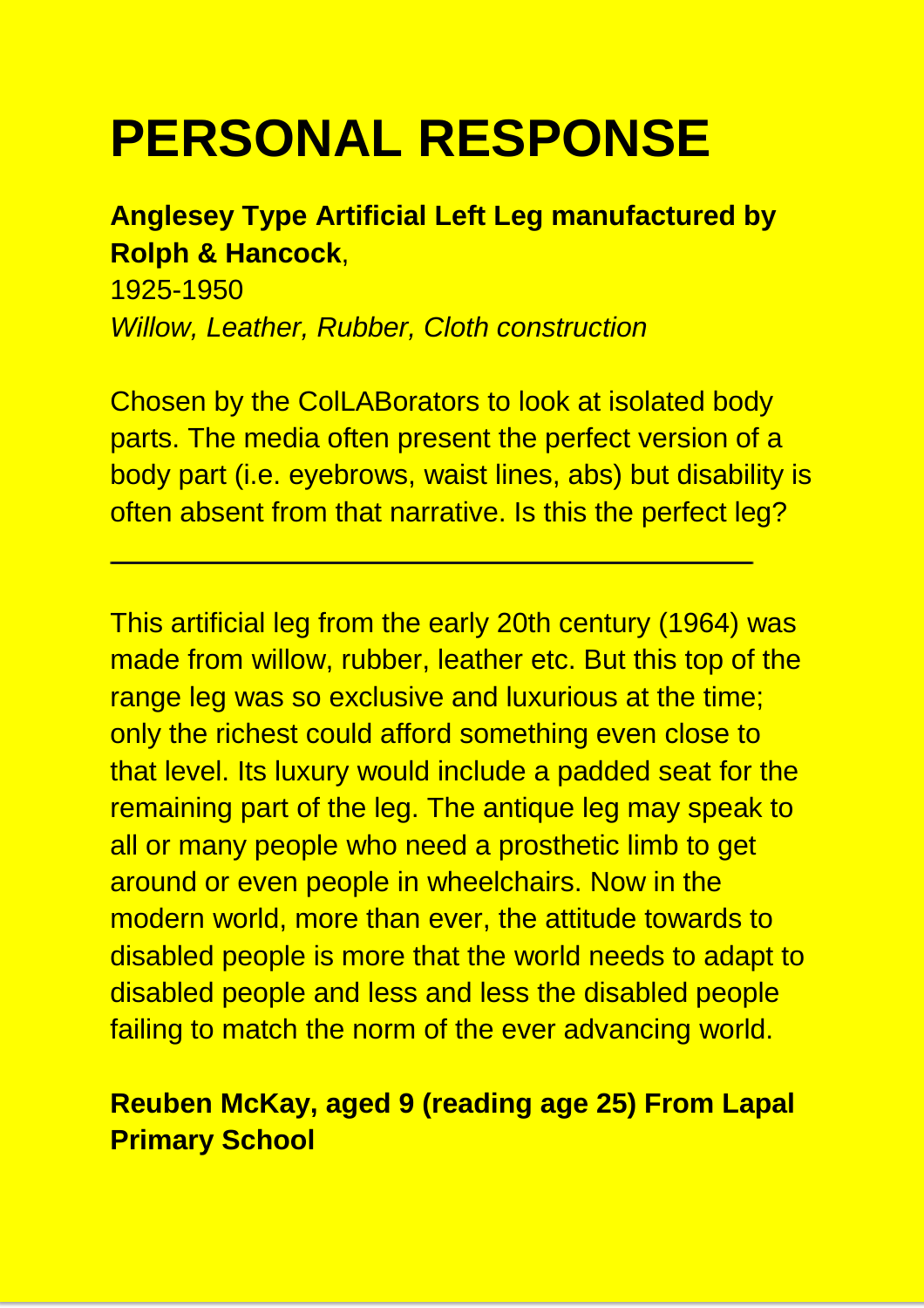## **Chair adapted into a wheelchair, used at Bleak House Clinic in Oldbury,** 1925-1950

*Wooden chair, with fabric detail* 

Our over 50's group felt we should not only emphasise 'able' bodies; people with altered mobility should be represented more visibly and positively. This object reflects that choice along with the technological advancements that have happened since this chair was made.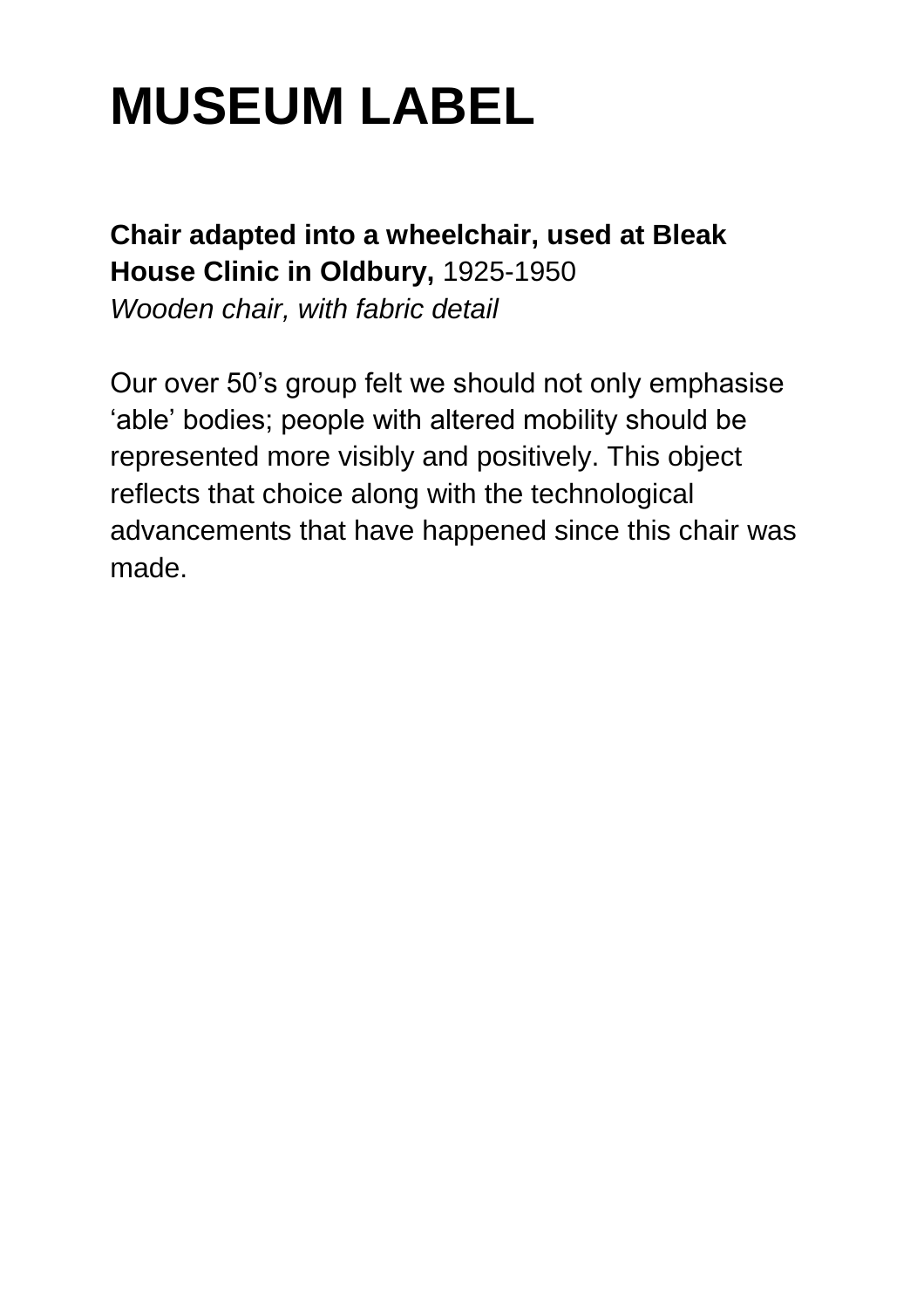## **PERSONAL RESPONSE**

**Carved figure belonging to the Kwakwaka'wakw (meaning Kwak'wala- speaking people) of the Pacific Northwest coast of what is today Canada** 

The mental self and the physical self are often spoken about separately; ten young women from Lordswood Girls School felt this object explores the two in conversation – a perfect outer self, hiding a troubled inner self.

We recognise our generation in this object. They do not recognise themselves Their image is perfected on the outside Symmetrical 'On fleek' They might be praised with compliments or broken with criticisms What they want to see isn't who they see They can put on a mask but if they pretend too long, reality will be blurred They can't hold the mask up forever And why should they? Don't change for anyone. Be who you are and let your inner happiness and personality shine through!

Lordswood Girls School, Year 10 Students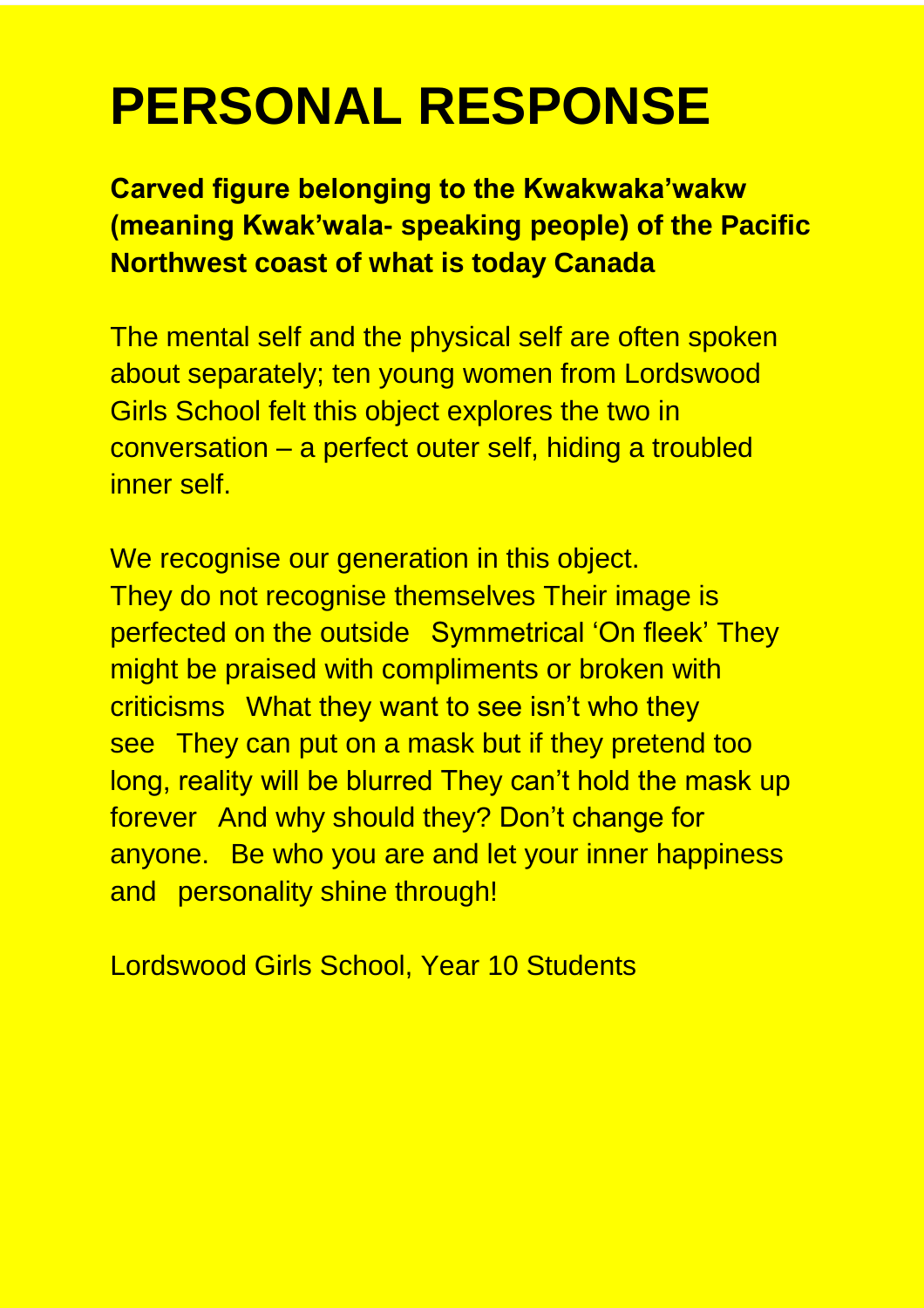## **ACADEMIC LABEL**

**Carved figure belonging to the Kwakwaka'wakw (meaning Kwak'wala- speaking people) of the Pacific Northwest coast of what is today Canada** 

This figure depicts a kneeling anthropometric figure holding a mask to its face. This could emphasise shifting characteristics or transformation generally but could also refer to a specific story or ancestor. The mask follows the formline style of the northwest coast region of British Columbia, Canada, which is characterised by deep carved lines, near perfect symmetrical designs and block colouring, which attracted the Lordswood Girls students to discuss symmetry and beauty.

An object belonging to the Kwakwaka'wakw should not be placed in an exhibition about absence, without mention of the cultural erasure faced by the Kwakwaka'wakw through the violence of European colonisation. The erasure is seen in this museum's inability to present the original context or interpretation of this piece. Objects such as this were confiscated; and the cultural practices with which they were associated, made illegal. Kwakwaka'wakw communities have retained and do reclaim their cultural practices and knowledge, and we are left asking: who has the right to this knowledge?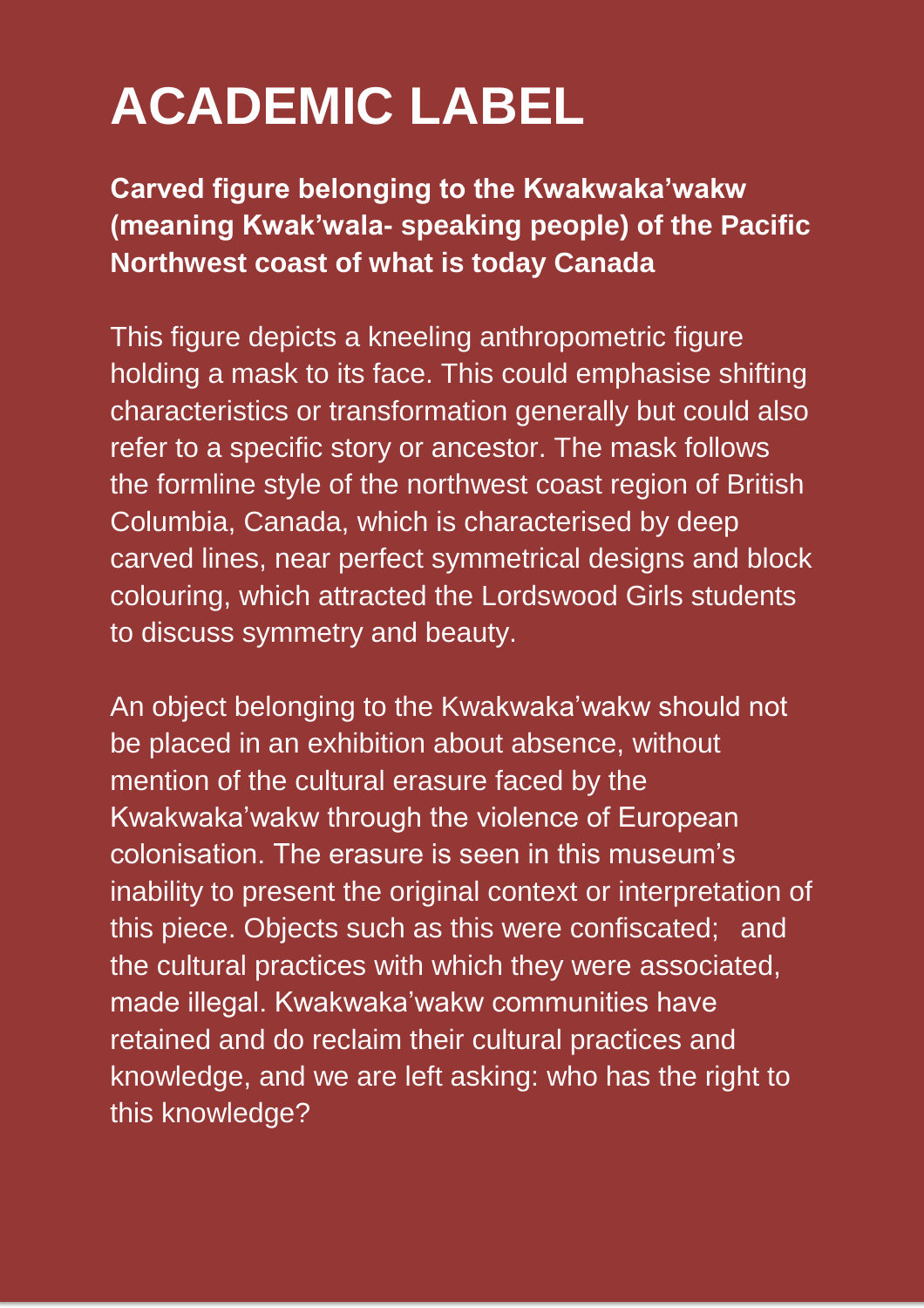#### **Wooden Dolls, made in Kunming, China,**

1988-1990 *Painted wood and appliqued cotton* 

A series of handmade dolls donated by Methodist Missionary Society including West Indian Dolls, Pakistani doll *Sewn cloth, platted fiber, metal embellishment* 

These dolls were chosen by our ColLABborators to explore body image and identity as formed through objects directed at children. The collection highlights the lack of diversity in commercialised and popular dolls. Much of our identity is formed in childhood; did the dolls you played with represent you?

**Barbie(TM) manufactured by Mantel co., 1997** 

*Moulded Plastic and fabric* 

**Barbie(TM) manufactured by Mantel co., 2018**  *Moulded Plastic and fabric* 

When Barbie was first launched in 1959 she was only available as a blonde or brunette and, notably, with only a white skin tone. Since then the brand has faced criticism over its lack of diversity and the doll's impossible to achieve body proportions, addressed in recent years by expanding the range to include three different body shapes and seven different skin tones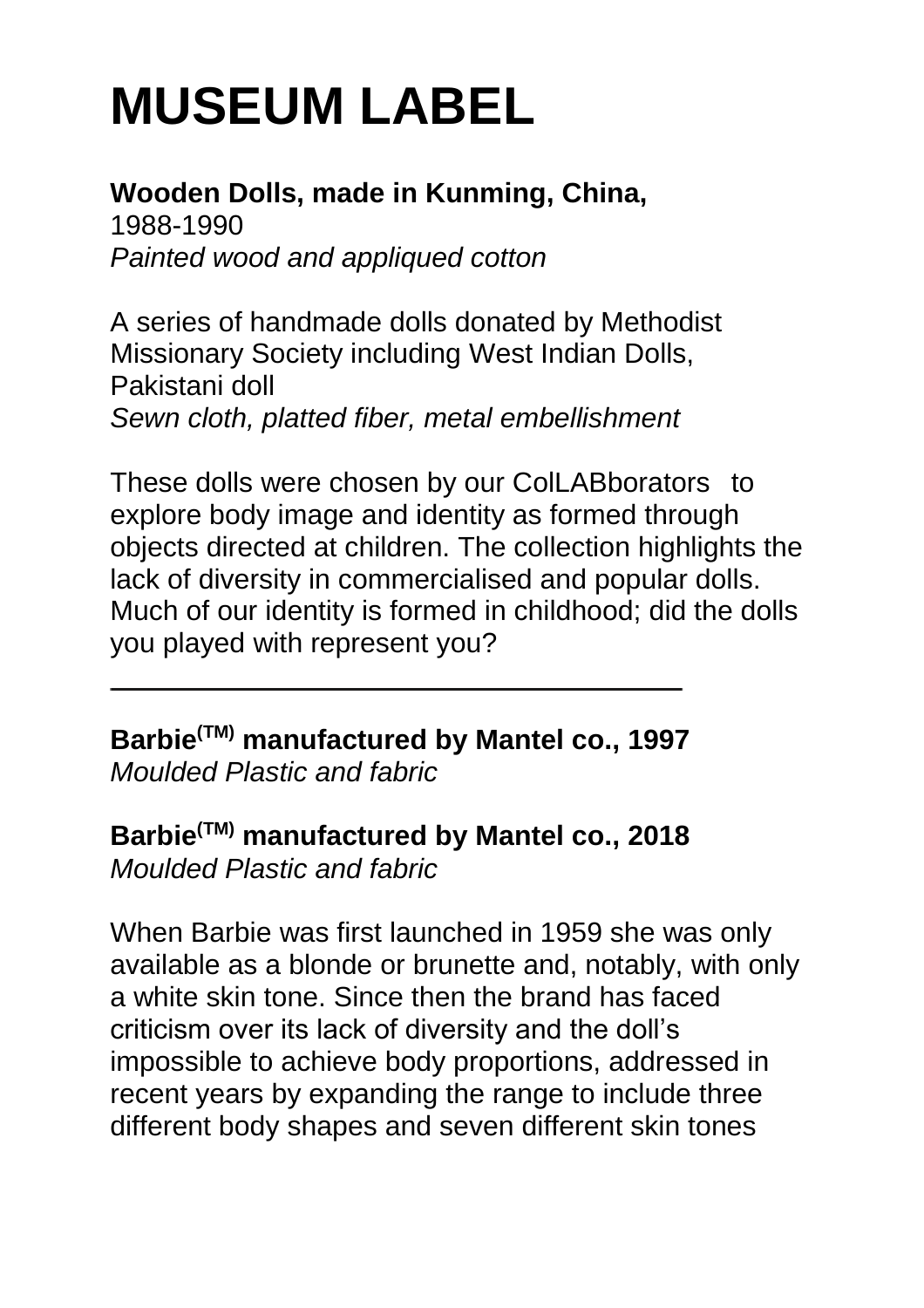## **BARBARA WALKER**

Seventeen, 2012 *Oil Painting* 

Chosen by Curators, to examine how artists choose to respond to absence of representation in an empowering way.

'Seventeen' is part of Barbara Walker's Ladybird book series. This series responds to vintage Ladybird books from the 1960 and 70s. These books influenced a generation's understanding of the world, its histories, its people and values. The series challenges the gender and racial stereotypes depicted in the vintage books by reimagining them. Keeping the essence of wholesome pride, which resonates from Ladybird books, Walker's illustrations create a more inclusive version of this nostalgia.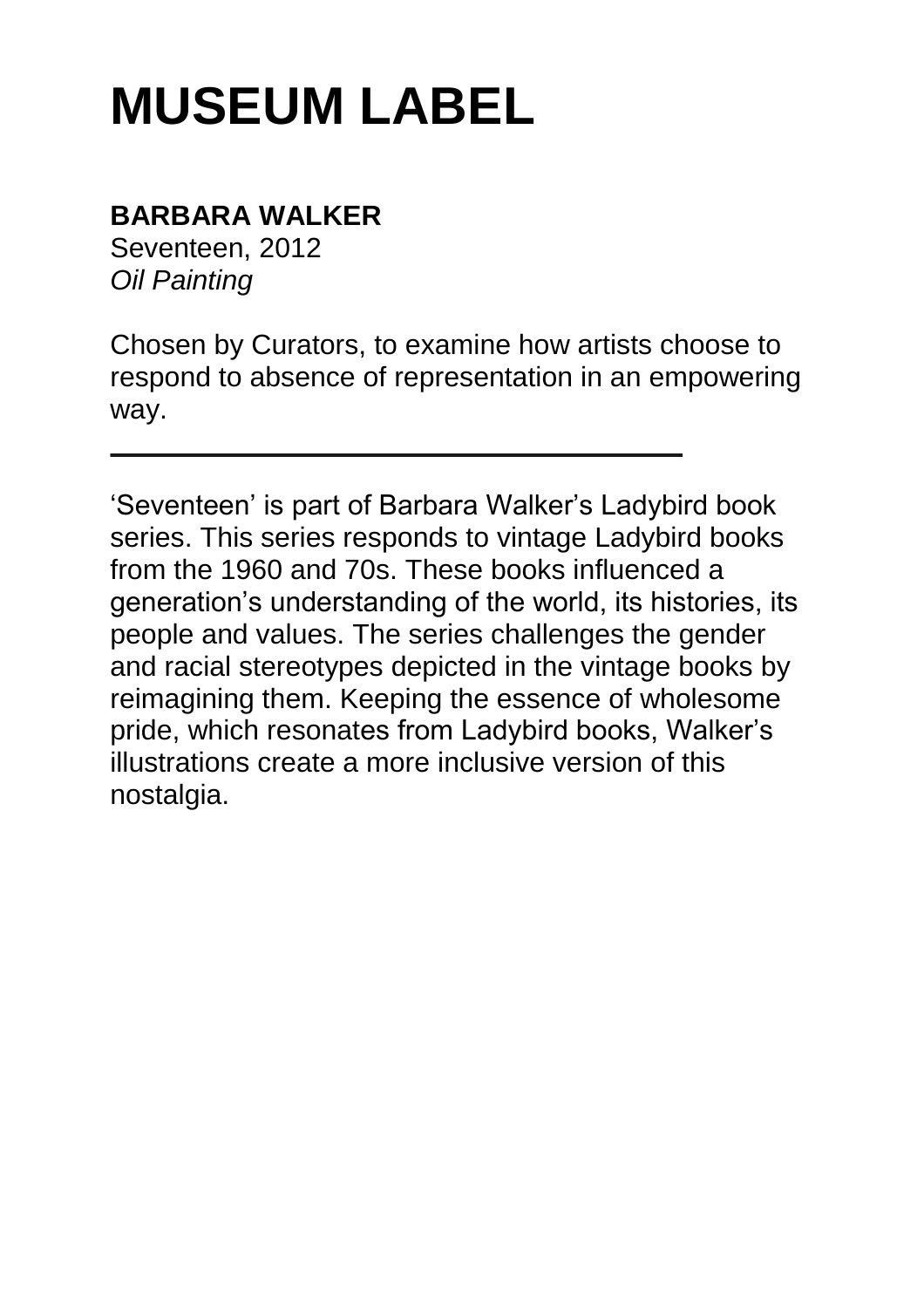## **PERSONAL RESPONSE**

#### **FORD MADOX BROWN**

Infant's Repast - Study of a Mother and Child, 1848 *Chalk Drawing*

Chosen and interpreted by our over 50s group. This work depicts a positive representation of breastfeeding and the absence of breasts displayed in this way.

This mother has just given her baby all the goodness she can. This milk, specially designed for her baby to give the very best start in life. A moment ago he was sucking furiously. Now there is time to pause. She looks down at this little miracle of perfection and marvels. She is content and holds a moment of bonding - still, silent. The artist has recorded those secret moments when those baby limbs reach out - innocent and magical as a new born is.

Written by Clare Sandercock, over 50s group.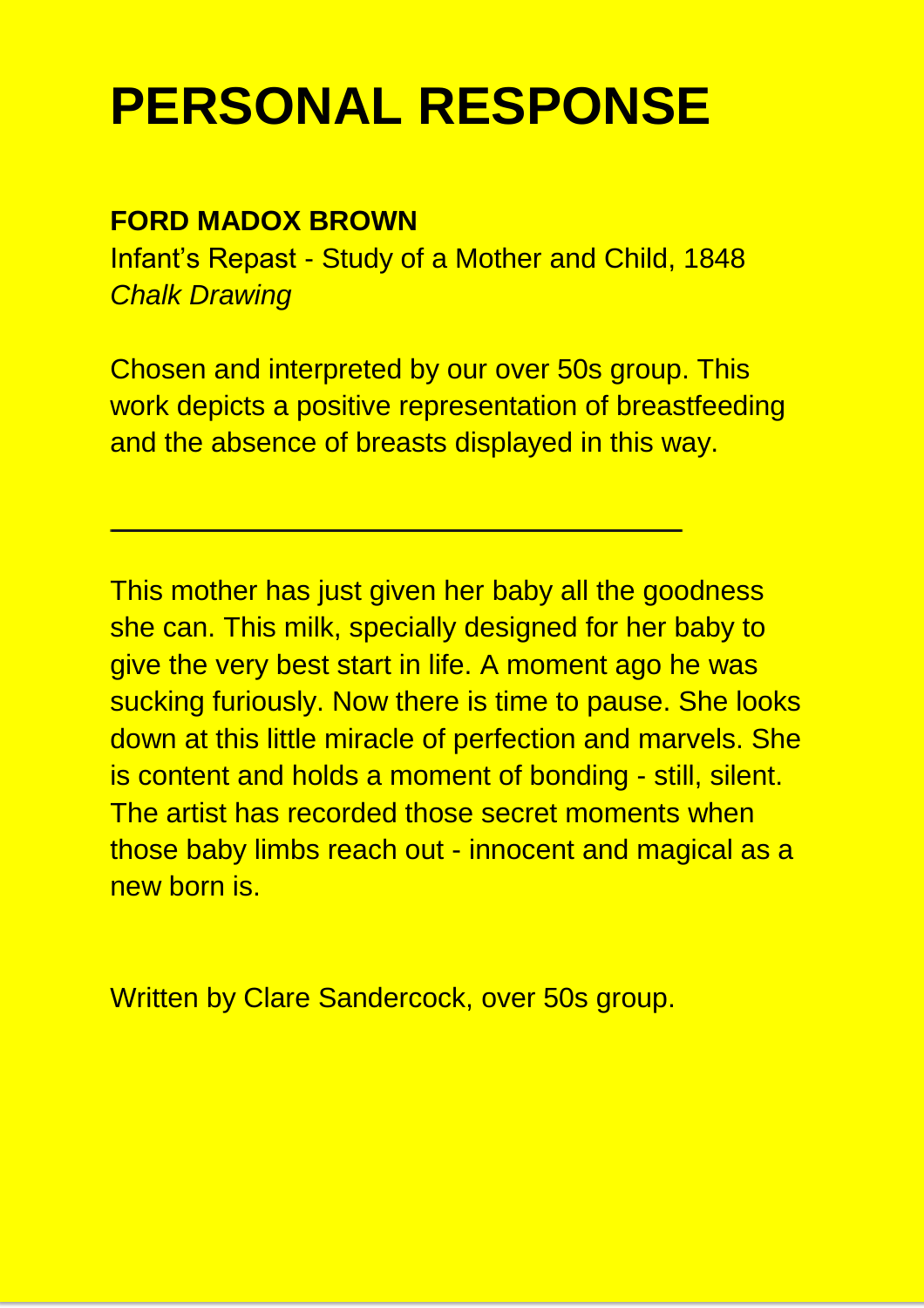## **PERSONAL RESPONSE**

#### **FORD MADOX BROWN**

Infant's Repast - Study of a Mother and Child, 1848 *Chalk Drawing* 

Given by Christopher Olive, ColLABorators group

Do not ask me to remember the days of just gone by I find I can't recall them, no matter how I try

Do not ask me to remember your name or who you are Your faces are of strangers that are seen from way afar

Do not ask me to remember who I am or used to be A wife, a mother, grandma, friend, all these roles once were me.

My memories have faded like old photos in a book I find I cannot see them, no matter how I look

But I ask you to remember wherever you may be Remember that I loved you

and please, remember me.

A poem by Carol Howard, my grandmother, in memory of my great grandmother Mary Worrell (1926 – 2018)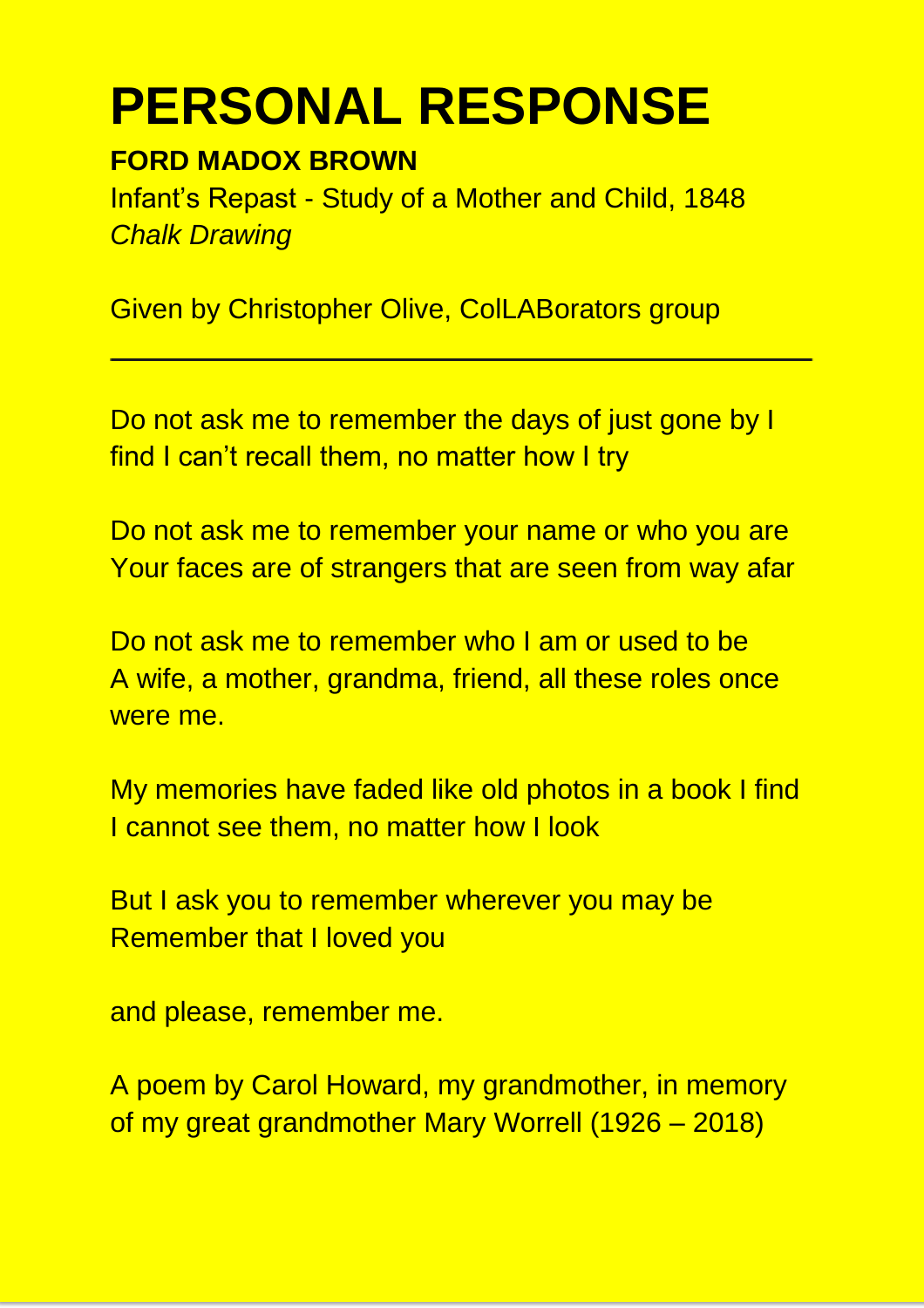## **HELEN CHADWICK**

Vanity, 1986 Cibachrome Photograph

The absence of women owning their gaze and challenging what is "desirable" for themselves and others informed the ColLABorators choice to include this work.

**Bengal Palace Balti Restaurant (Birmingham) Calendar**, 2001 *Paper* 

This object was chosen by Curators to explore representations of South Asian women in a modern Birmingham context as a part of the interrogation of the Male Gaze.

The images of the calendar seem to be individually sourced and the calendar itself made for a small local market, this page features an image of the actress Aishwarya Rai in bridal wear.

Whose gaze is this calendar made for?'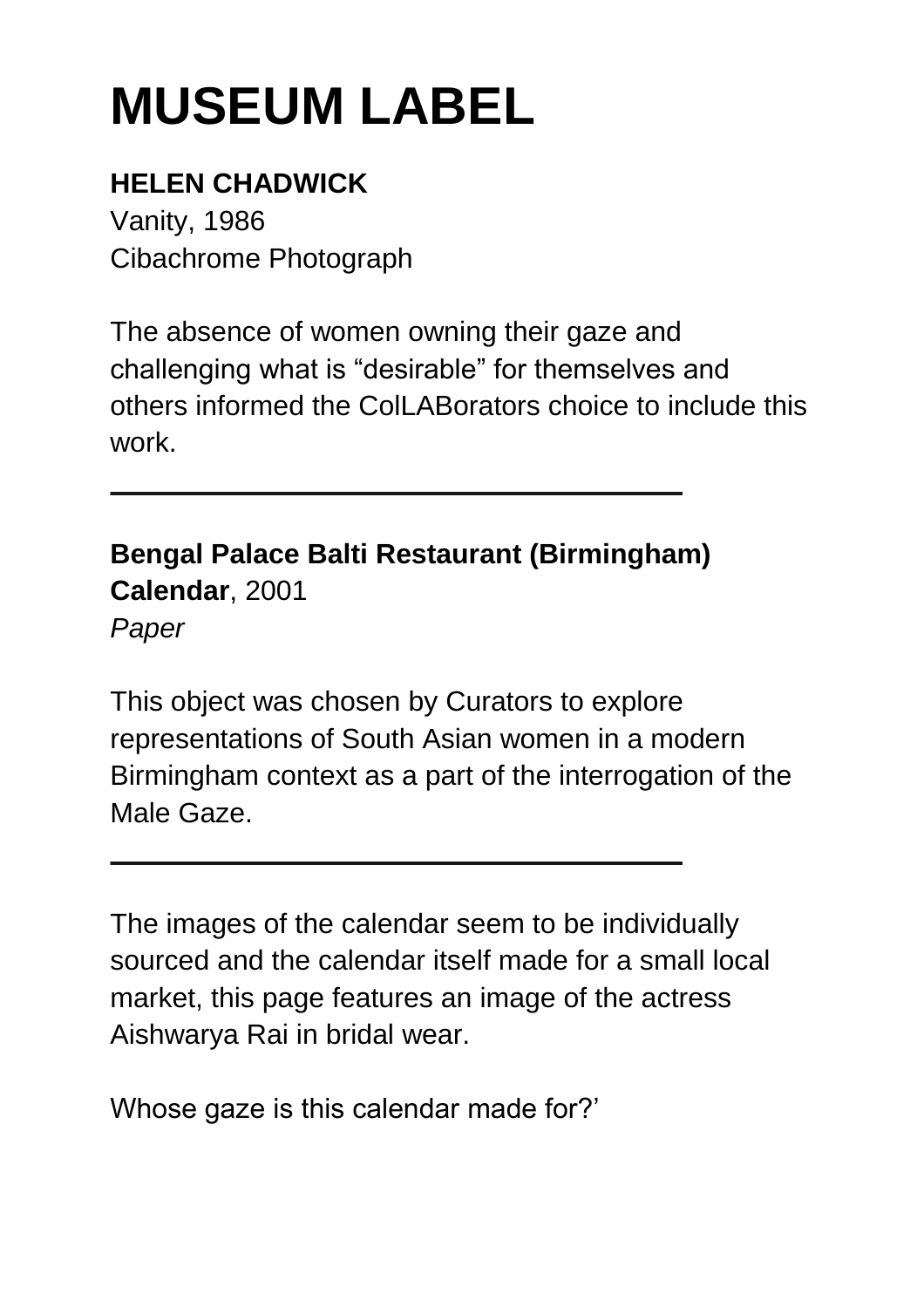## **CHILA KUMARI BURMA**

Autoportrait 28 Position in 34 years *Laser print* 

This piece was selected by Curators.

The artist painted over 28 black and white images of herself to create a mixed media self-portrait which has here been reproduced as laser print. The manipulation of photographic images was a critique of the medium as a way of documenting reality. In this piece Burman explores the construction of her racial and sexual identity.

By wearing various costumes she illustrates that these identities are fluid. They are created by the way we are represented as well as how we choose to represent ourselves.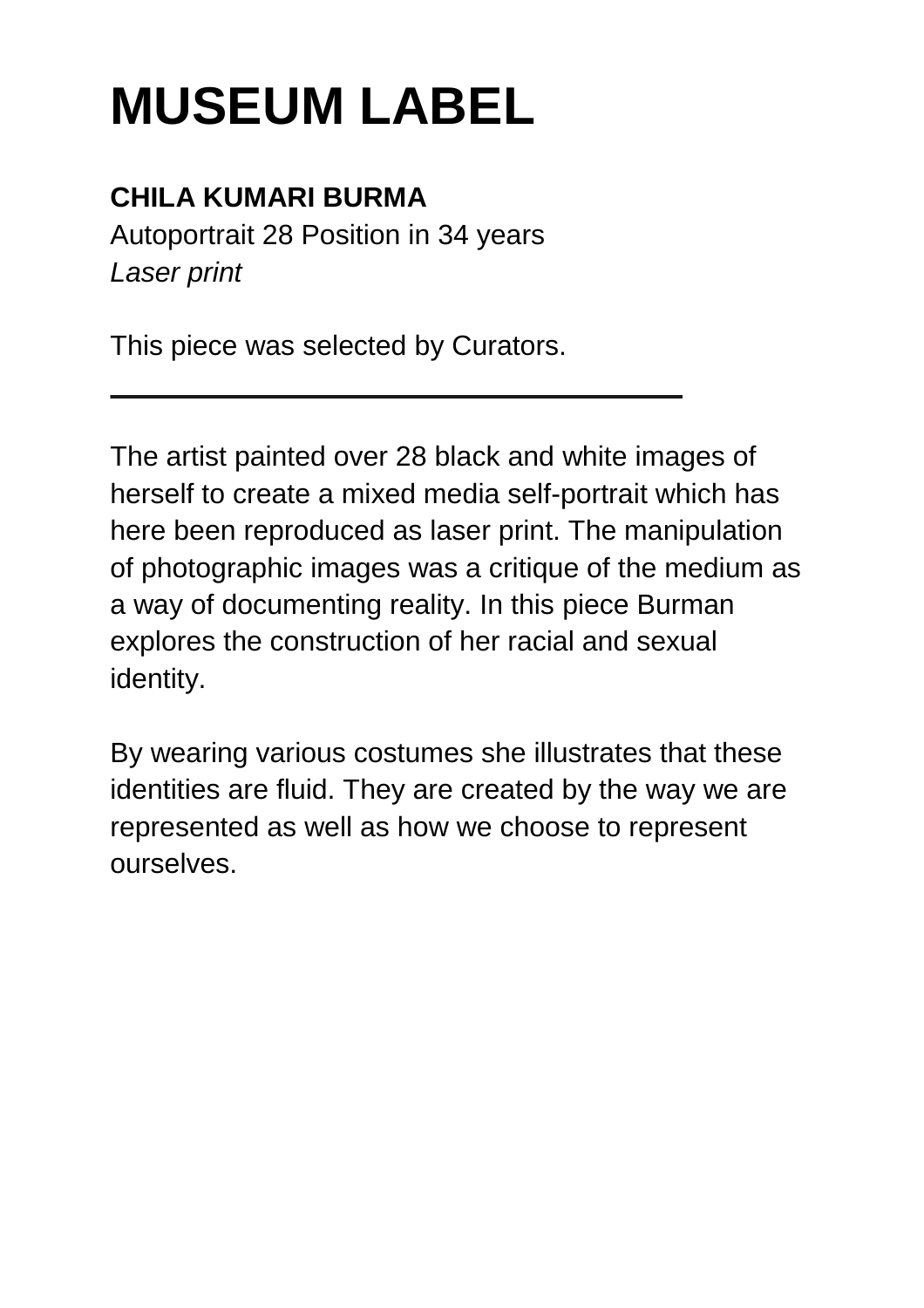**Handsworth Self-Portrait - Woman in a Saree** from a project organised by Derek Bishton, Brian Homer & John Reardon, 2001 *Photographic print* 

Selected by the ColLABorators to discuss images of women in relation to the Male Gaze. As a self- portrait they were interested in the sitter having control over her image and how she would like to be seen.

Purchased from Ten 8 Ltd.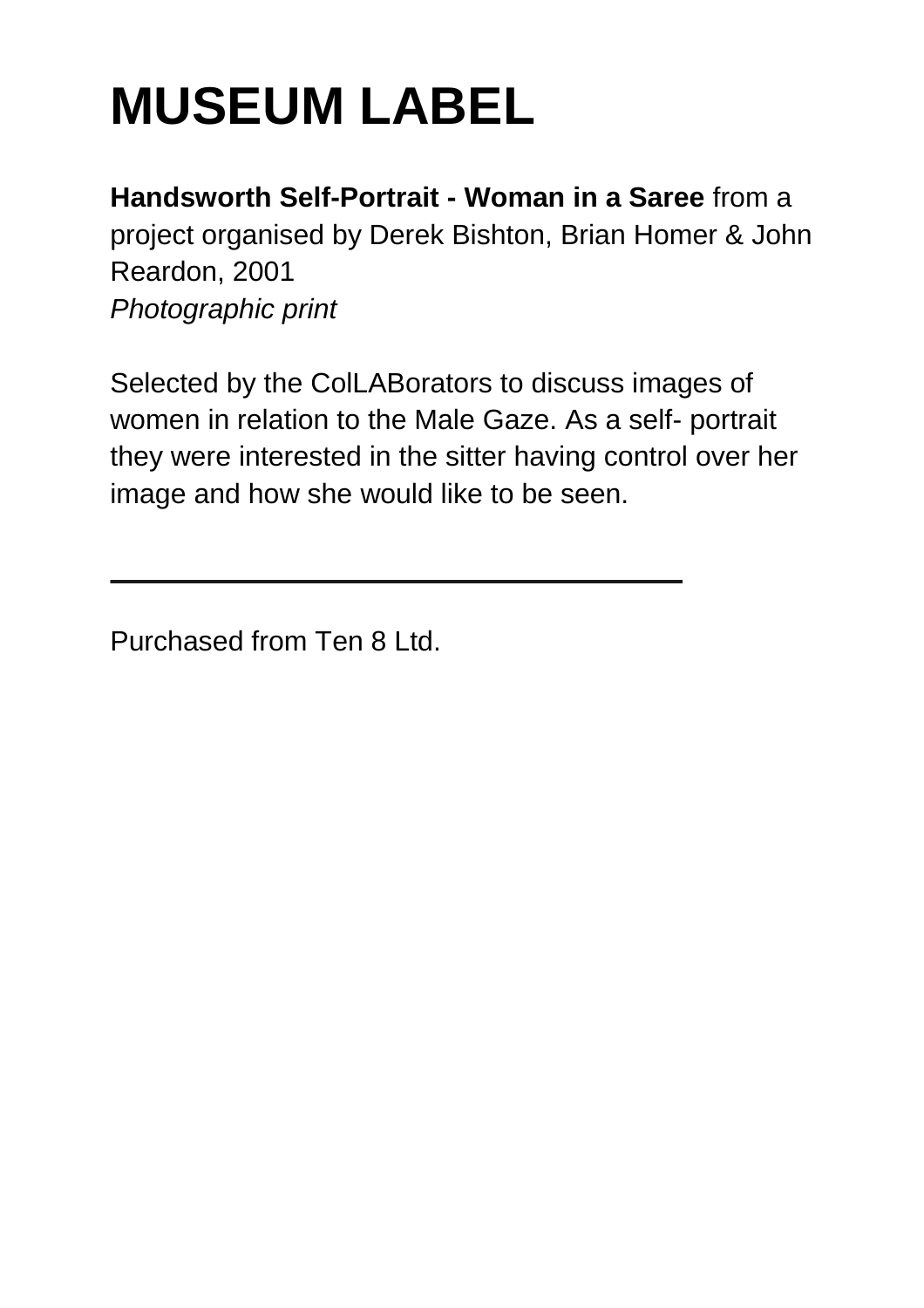### **SIR EDWARD BURNE-JONES**

Four studies of a Court Lady for St Theophilus and the Angel, 1863-1867 *Pencil and Chalk Drawing* 

This object was a Curator's choice with direction from the ColLABorators, exploring the power in choosing to conceal or reveal one's own body.

Burne-Jones was focusing on the cloth and how it related to the body it covered. While not the focus of the original work, this piece can be used to explore the agency of choosing how and if you cover your body, a choice which often responds to the idea of being looked at, and controlling the gaze you are subjected to. Today Muslim women who choose to cover their bodies can face discrimination or harassment. The decision to show or expose our bodies is surely our own?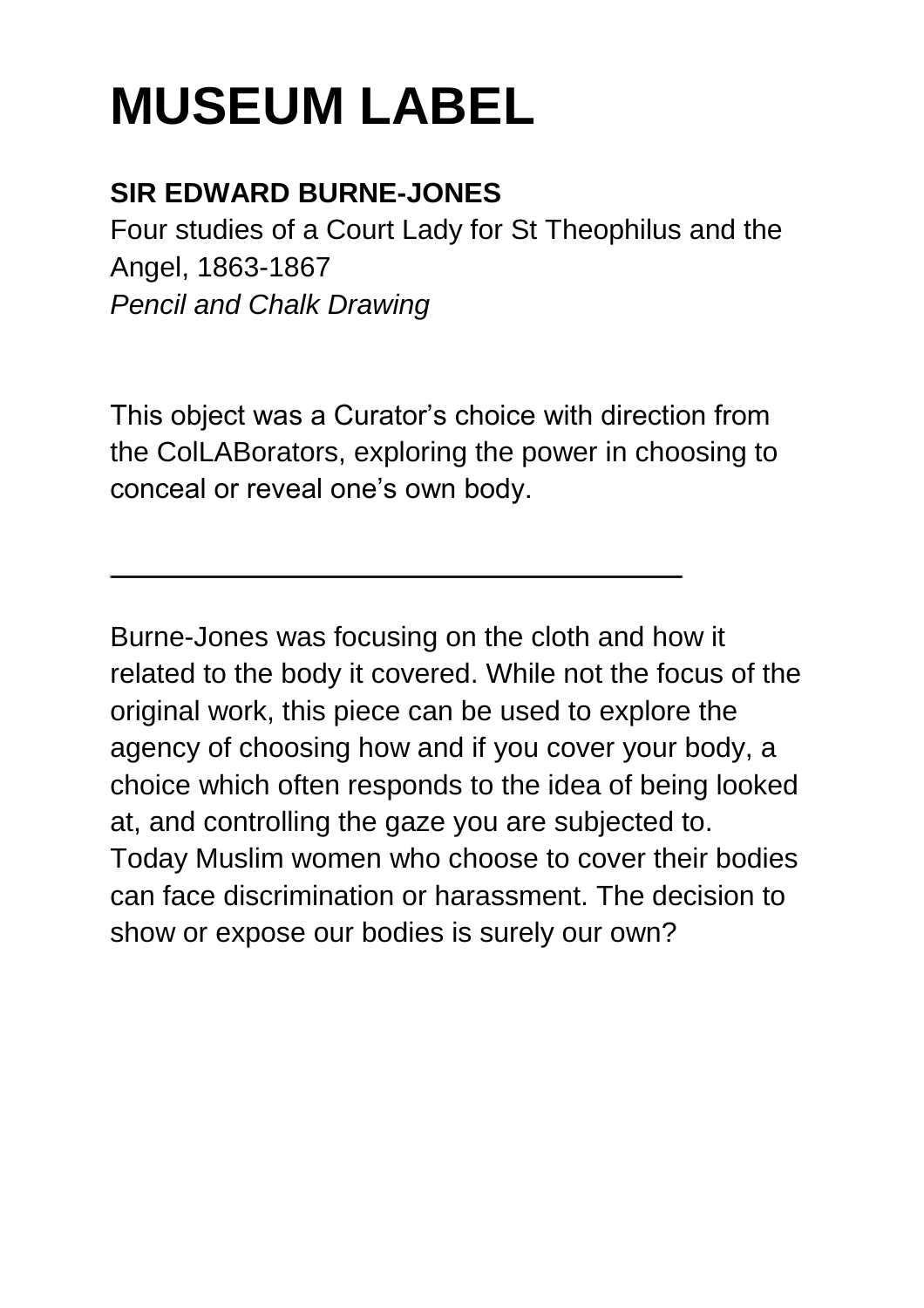### **ALAN BRIDGWATER**

Spring, 1901-1930 *Stone Sculpture* 

This object was a Curator's choice to emphasise ideas expressed by the Birmingham LGBTQ+ Refugee Group around race and representations of beauty.

This object can be seen as a link between depictions of race and femininity. The figure is racially ambiguous; its title explores the concept of fertility and through its gesture references a pose historically associated with what is considered 'feminine'.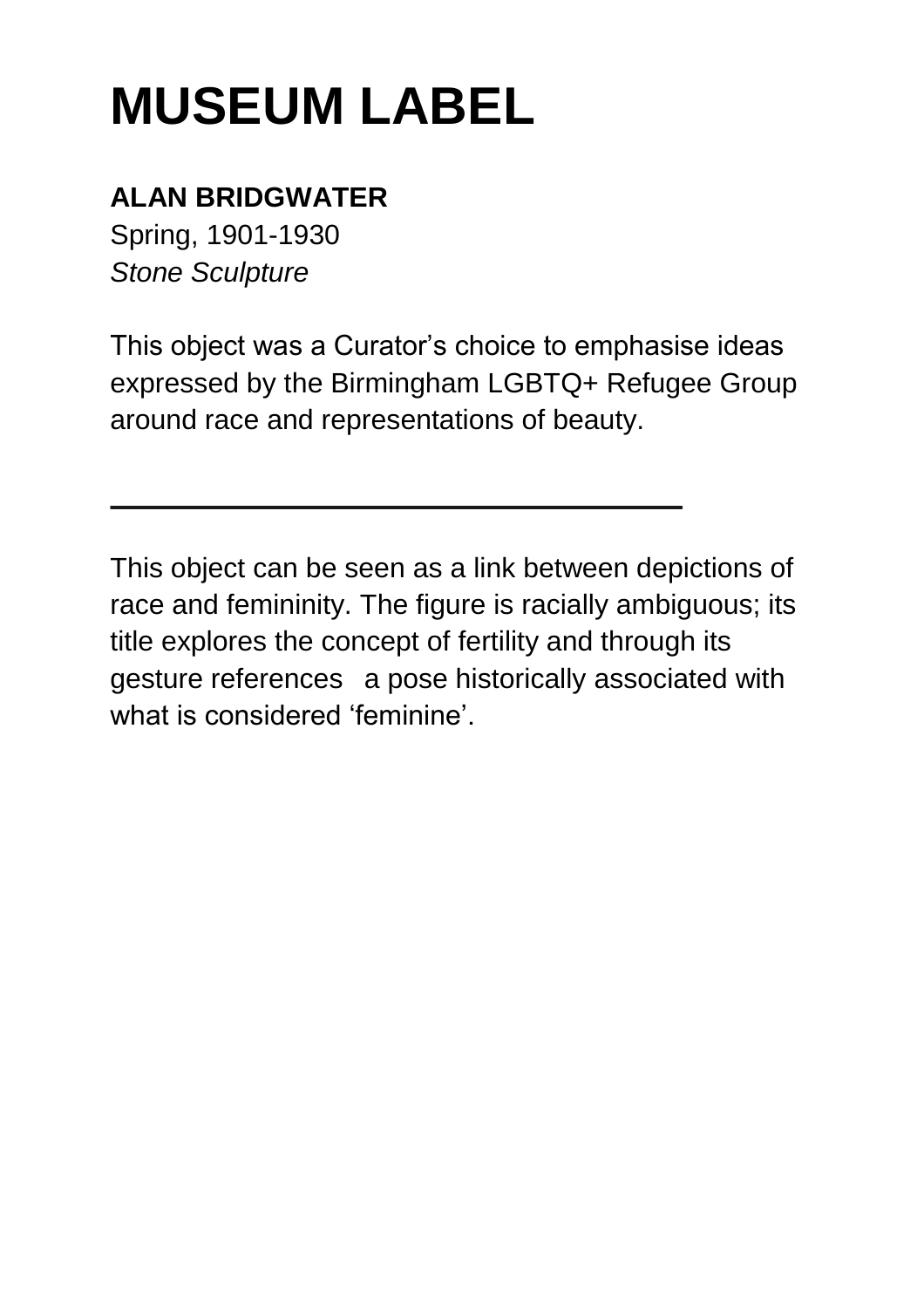## **ACADEMIC LABEL**

**DONALD RODNEY Pygmalion, 1997**  *Interactive sculpture* 

**This object was chosen by the ColLABorators in relation to colourism and the idea of celebrity.** 

**Created in 1997 for the exhibition 9 Night in Eldorado this is the first time this piece has been displayed since the artist's death in 1998. Rodney explores the complexities of racial identities, masculinity, perfection and fame through an irreverent depiction of Michael Jackson.** 

**The title refers to the Greek myth of the sculptor Pygmalion who made an ivory statue representing his ideal woman. The statue was eventually brought to life, and the artist falls in love with this woman. Rodney expressly discusses race in this work drawing connections between the sculptors name and the idea of 'pigment'. This connection asks the audience to consider race in the context of fame and its associated scrutiny. Looking at this work one will consider the effects of white supremacy on beauty ideals when considering Michael Jacksons**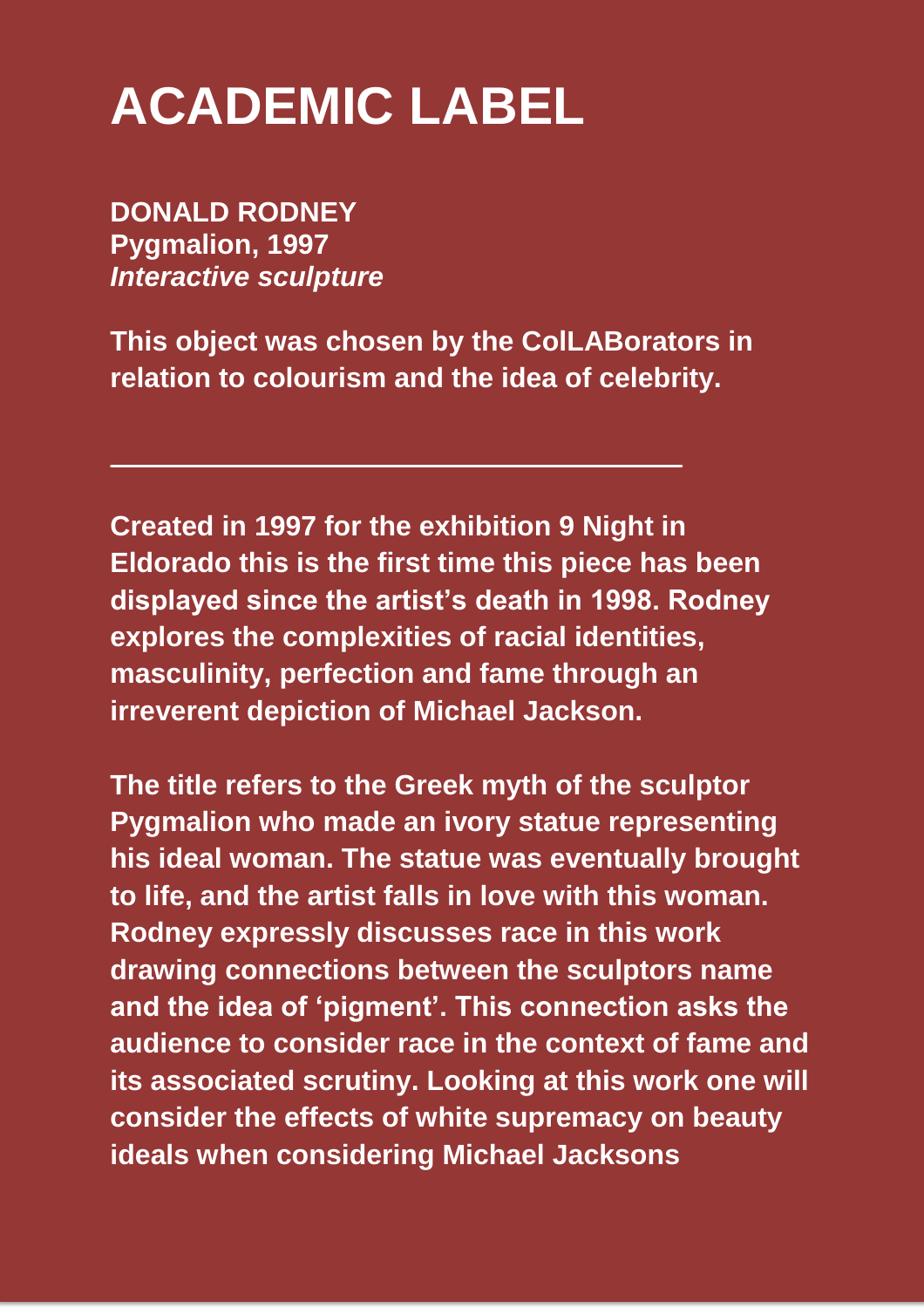**controversial skin lightening, and the responses it gained from the public.** 

**This work was collected through the Collecting Birmingham Project 2016 - 2018 during which Birmingham residents were consulted on potential acquisitions and was chosen as a starting point to discuss skin lightening and colourism as important and relevant concepts around body image. This piece has been carefully reconstructed by the original fabricator Dr. David Gates.**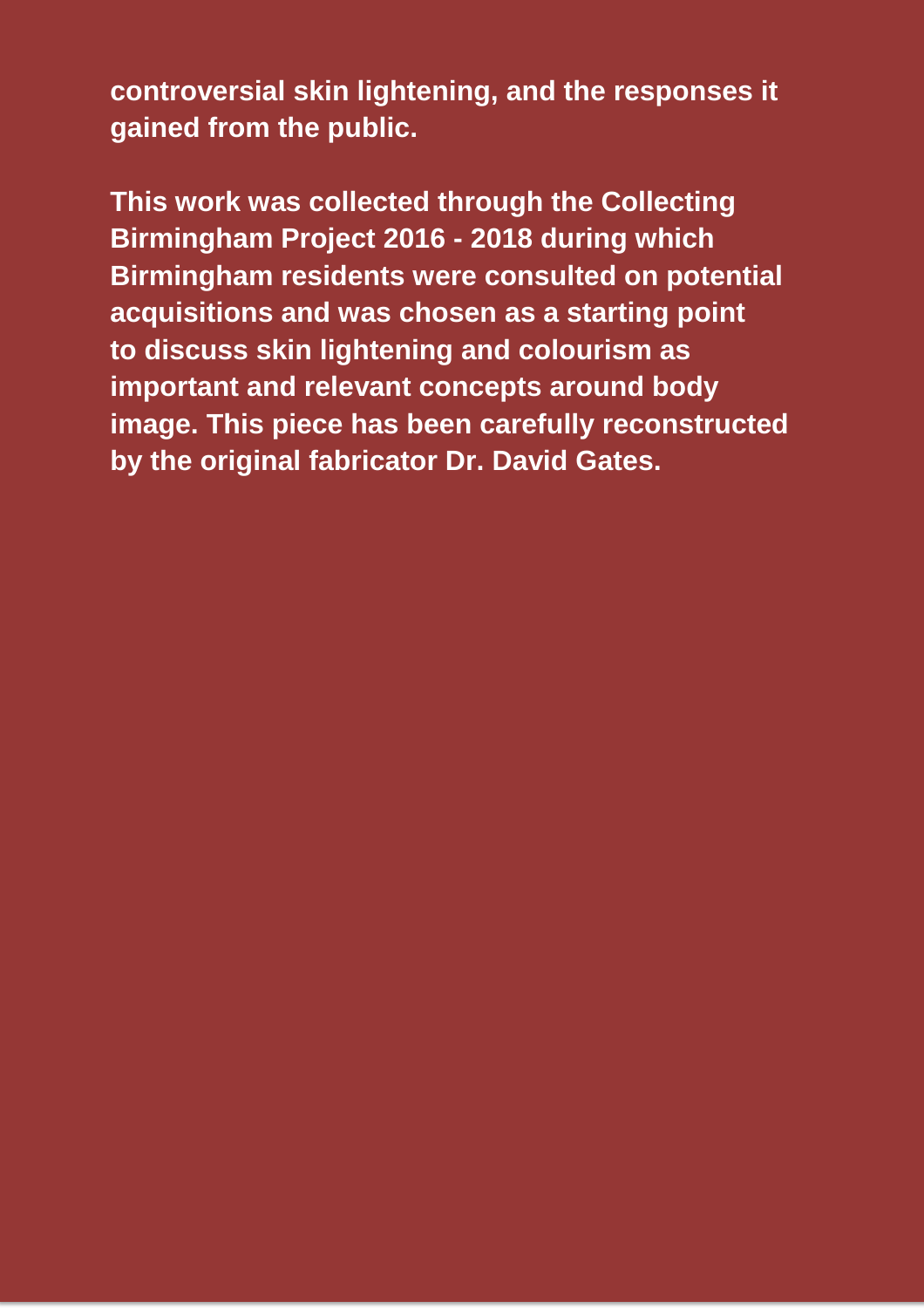## **FRANCIS BACON**

Figures In A Landscape, 1956 *Oil Painting* 

Chosen by the Curators to allow space to discuss the implications of body image and identity on mental health.

The figures in this painting appear to be involved in a struggle, whether of love or hate is unclear. The figures are recognisably human but are naked and distorted. We have deliberately placed this piece at the heart of the gallery to recognise that, for many people body image is a struggle and a source of anxiety that underpins much of their life.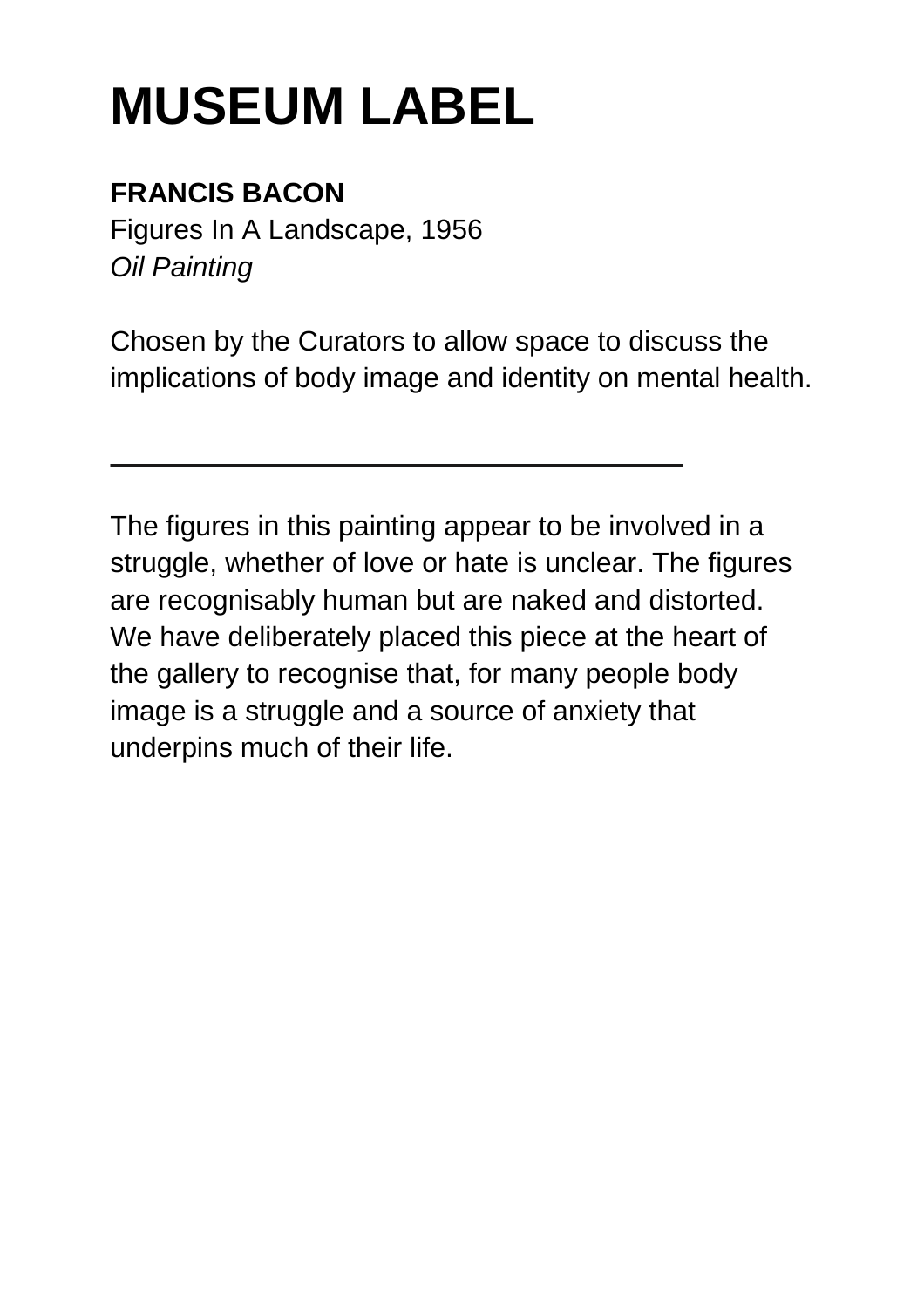#### **GILLIAN WEARING**

Lily Cole, 2009 *Photographic Print* 

Selected by the Curators to complement the idea of masking raised by the students of Lordswood Girls School and the idea of concealing one's own identity.

Gillian Wearing constructed this image by photographing the British model Lily Cole wearing a slightly damaged mask, made from a cast of her own face. Wearing's artistic practice explores the differences between public and private life; voyeurism and exhibitionism; fiction and fact. She has described her method as "editing life". This piece can be interpreted as highlighting the masks we make of ourselves, which show our preferred selfrepresentation.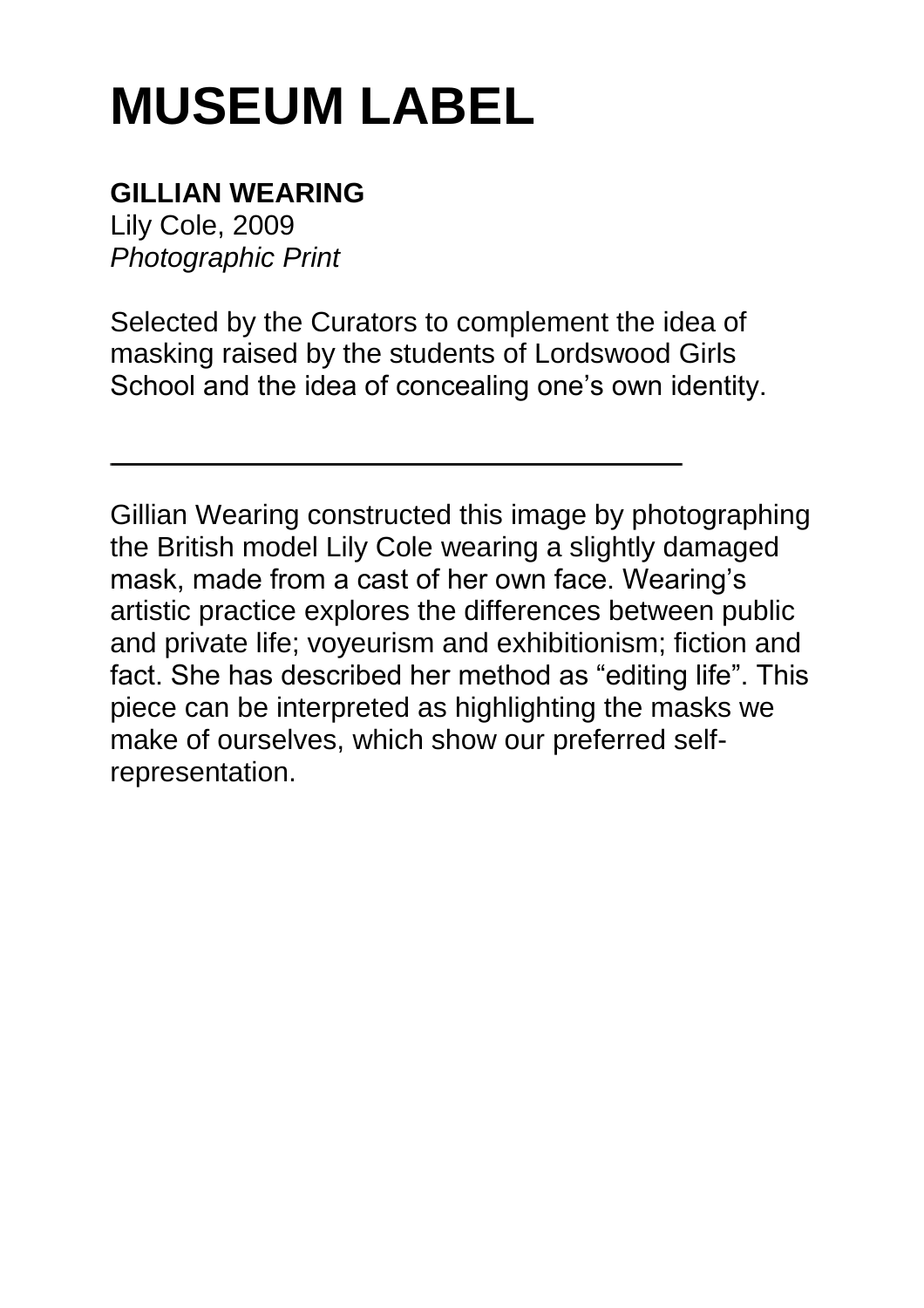## **PERSONAL RESPONSE**

#### **HENRY WALLIS**

Study of a Nude Man with Club, 1850-1860 *Chalk Drawing*

This object was chosen by our ColLABorators group

How can his body be the first to represent mine in this museum? Where the phallus cannot represent 'beauty', his is censored in favour of modesty, formless genitals, and a smooth Ken- doll body – a body which imitates mine.

The representation is undeniably unintentional, and only found through warping its original context. But my excitement at seeing a body, which could be trans, which in some alternate universe reflects my own beauty, speaks volumes about the visibility which is missing.

ColLABorator volunteer, Christopher Olive.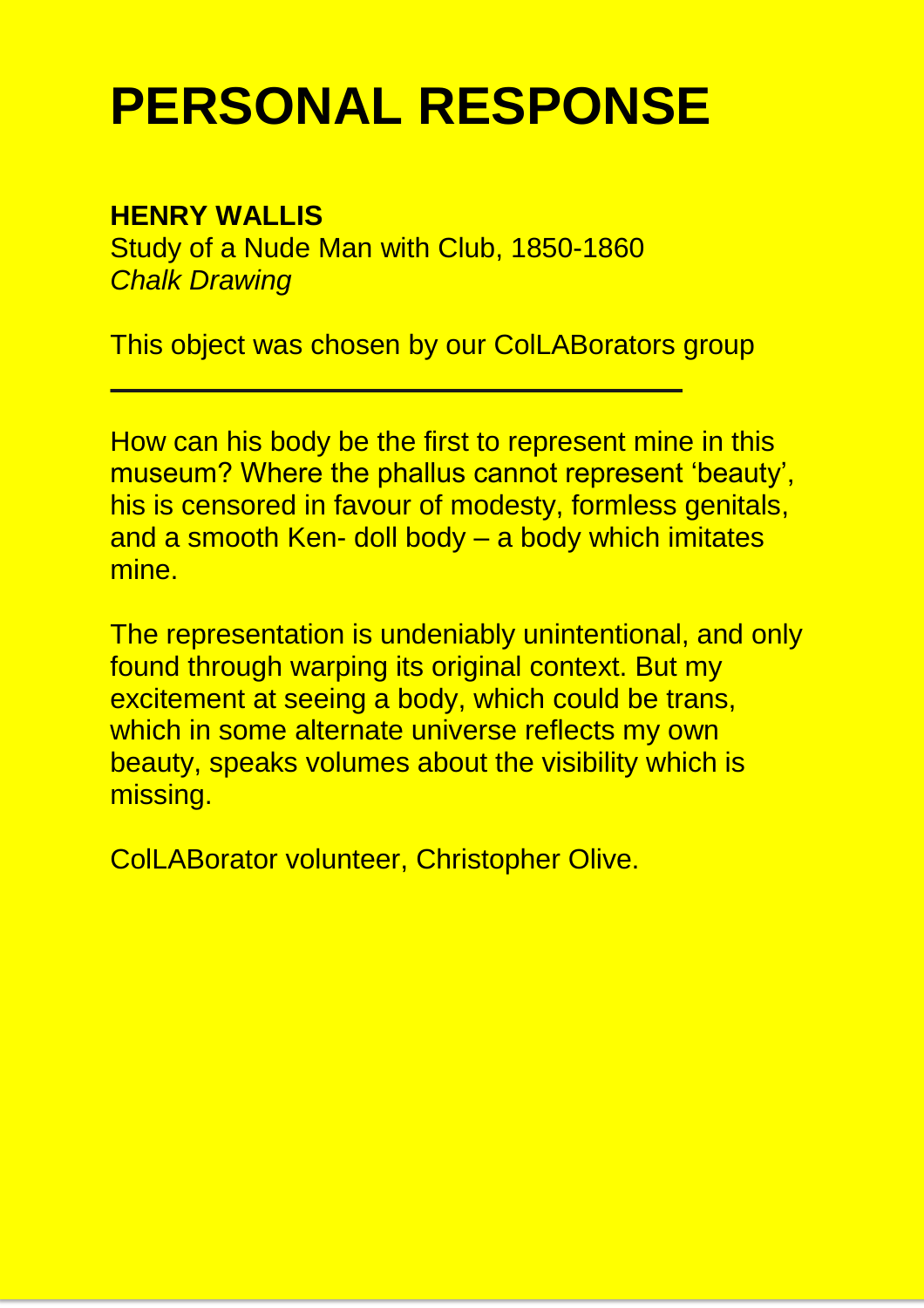## **ACADEMIC LABEL**

**MATT SMITH Jake's Progress, 2011 Mounted Tile Series** 

**This object was a curator's choice to explore the process of 'Queering' as an intervention in historical curation andinterpretation of objects and artworks. Matt Smith created this tile series for Birmingham Museum and Art Gallery as a part of the temporary exhibition Queering the Museum in 2010-2011. The intervention which led to the artwork was addressing a lack of representation of LGBTQI+ narratives in this and most museums.** 

#### **QUEERING**

**The verb form of the word queer and comes from the shortened version of the phrase 'queer reading'. Queering questions and shifts this idea of 'normal' to explore what is normal to those in the LGBTQI+ community.** 

**Queer theory is approached from the premise that a Heterosexual, gender binary (male or female only) view of the world has been imagined as neutral or normal and all other perspectives are departures from this sense of normality.** 

**Approaching body image through the lens of queer theory may challenge stereotypical ideas of what is or isn't a 'normal' body.**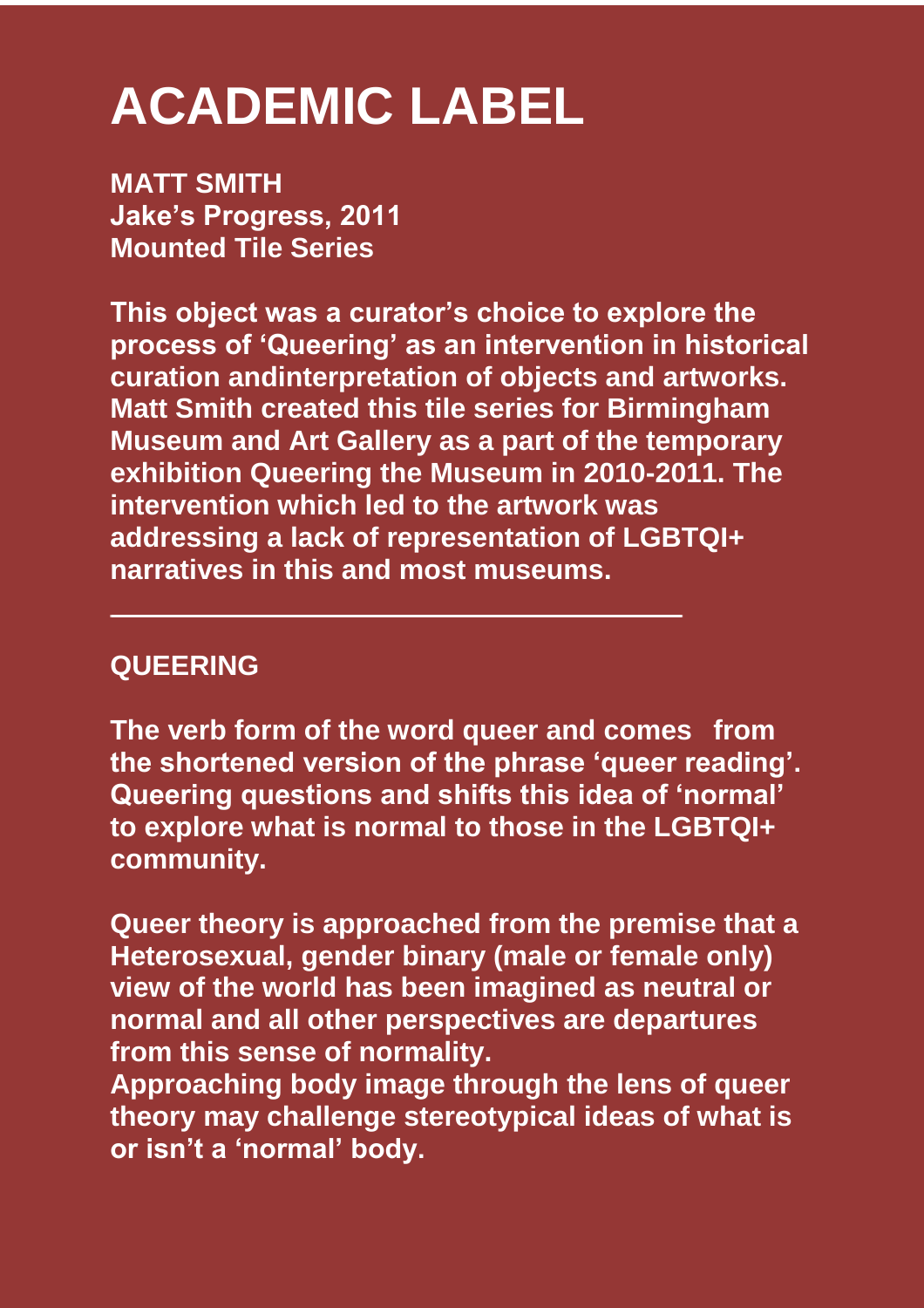## **DAN GOVAN**

Photograph of artist Katy Jalilli, 2017

This image was chosen by the Curators to bring a strong and positive female queer narrative into the space, throwing out stereotypes of what may be classed as typically 'feminine' such as ideas on body hair, 'masculine' poses and body shape.

Katayoun Jalilipour is an Iranian born multidisciplinary artist, performer and writer. She believes that her identity as a queer Iranian woman forces her to be bold and claim spaces. As a performer she uses clowning to explore ideas of masculinity, privilege and whiteness.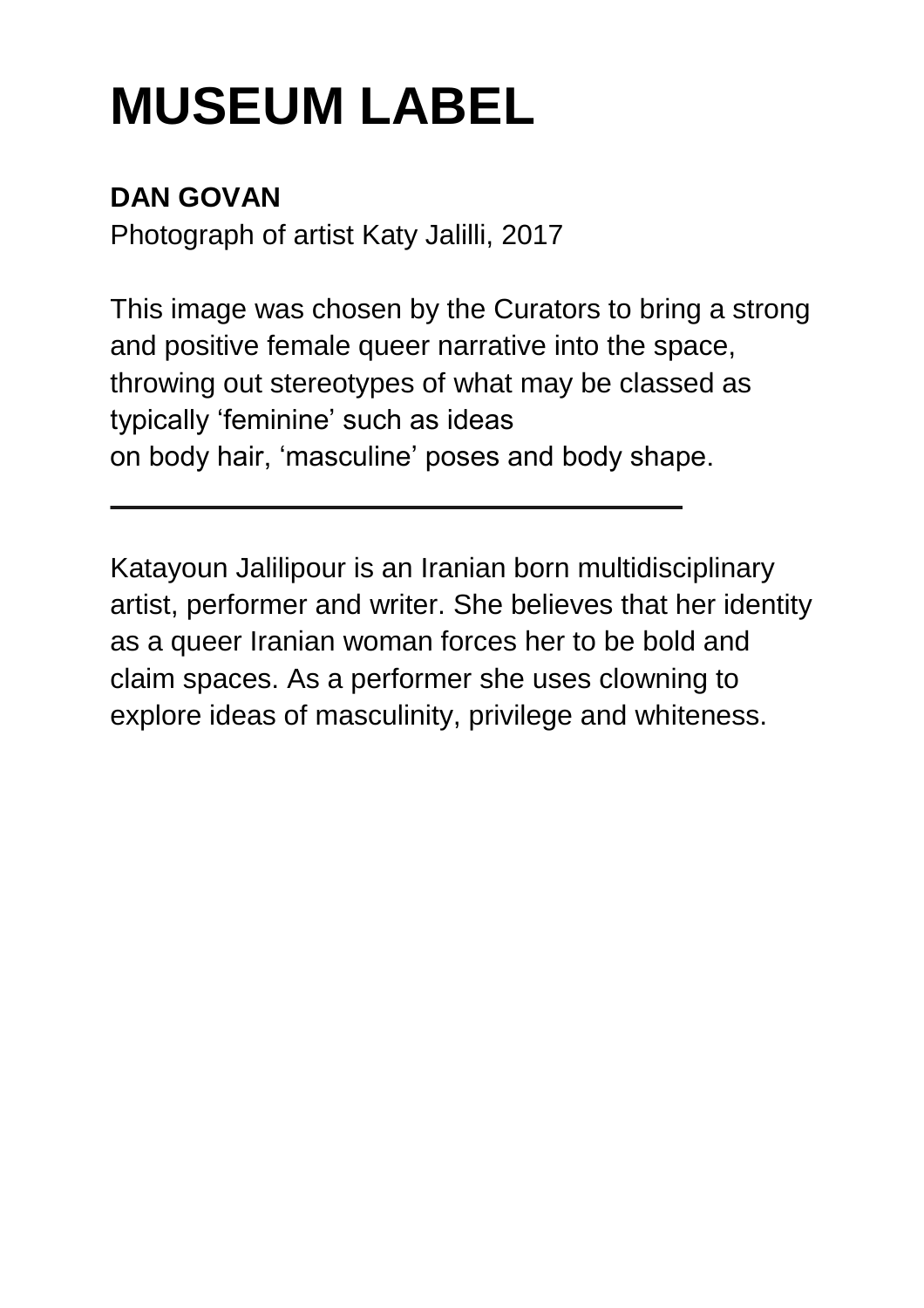## **PERSONAL RESPONSE**

#### **RAHUL FLORA**

Self Portraits, 2017 - 2018 *Photographic print* 

Be yourself and completely express your body and mind in a way that feels right to you. I believe that gender is not fixed and sexuality can be fluid. I am 22 with a clear idea of what my body and mind feels comfortable with. It is not forced. Both genders are expressed in a single body and I am embracing that. To follow others felt challenging, but in accepting and listening to myself I feel original, authentic and happy.

Rahul Flora, Birmingham LGBTQ+ Refugee Group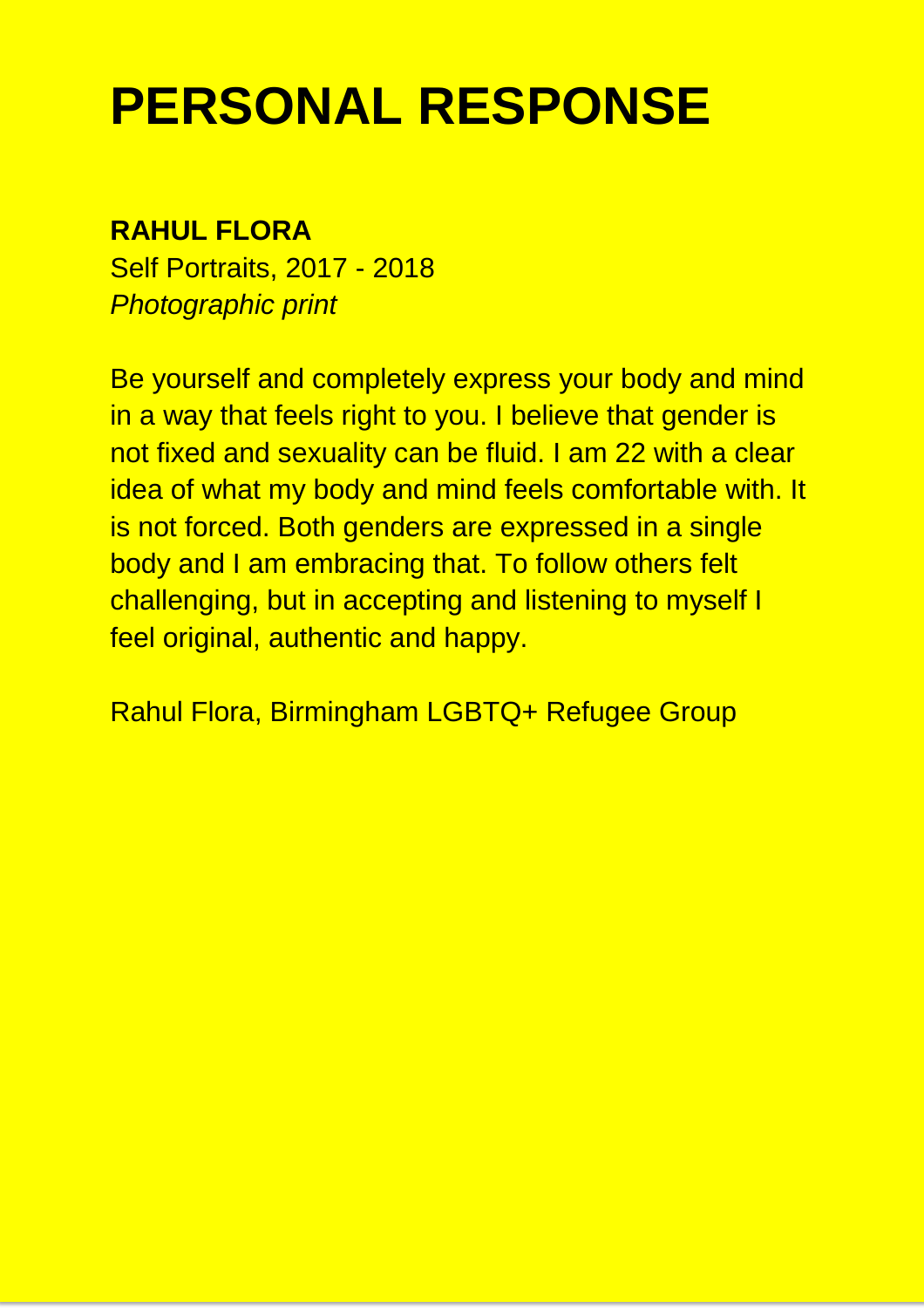## **HARRIET HORTON**

Swim, 2017 *Printed photograph of sculpture* 

This piece was chosen by the Curators, as a very contemporary example of gay female artwork.

The single bird suspended in pink light spoke to us about being free and able to be both queer and feminine in the same space, which breaks some stereotypical notions of the gay female image.

Fed up with the unethical and often masculine practices of animal hunting, Horton subverts this practice in her art by creating beautiful and feminine sculptures with ordinary birds illuminated by neon light. As a queer, selftaught taxidermist, she believes "when you don't follow a pre-existing heteronormative path, there are so many obstacles which force you to think differently and creatively."

## **OUTROSLIDE PHOTOGRAPHY**

Commissioned by the curators to bring into the gallery a visual presence of people from Birmingham in 2018. These shots were taken in the square outside the museum and within the galleries.